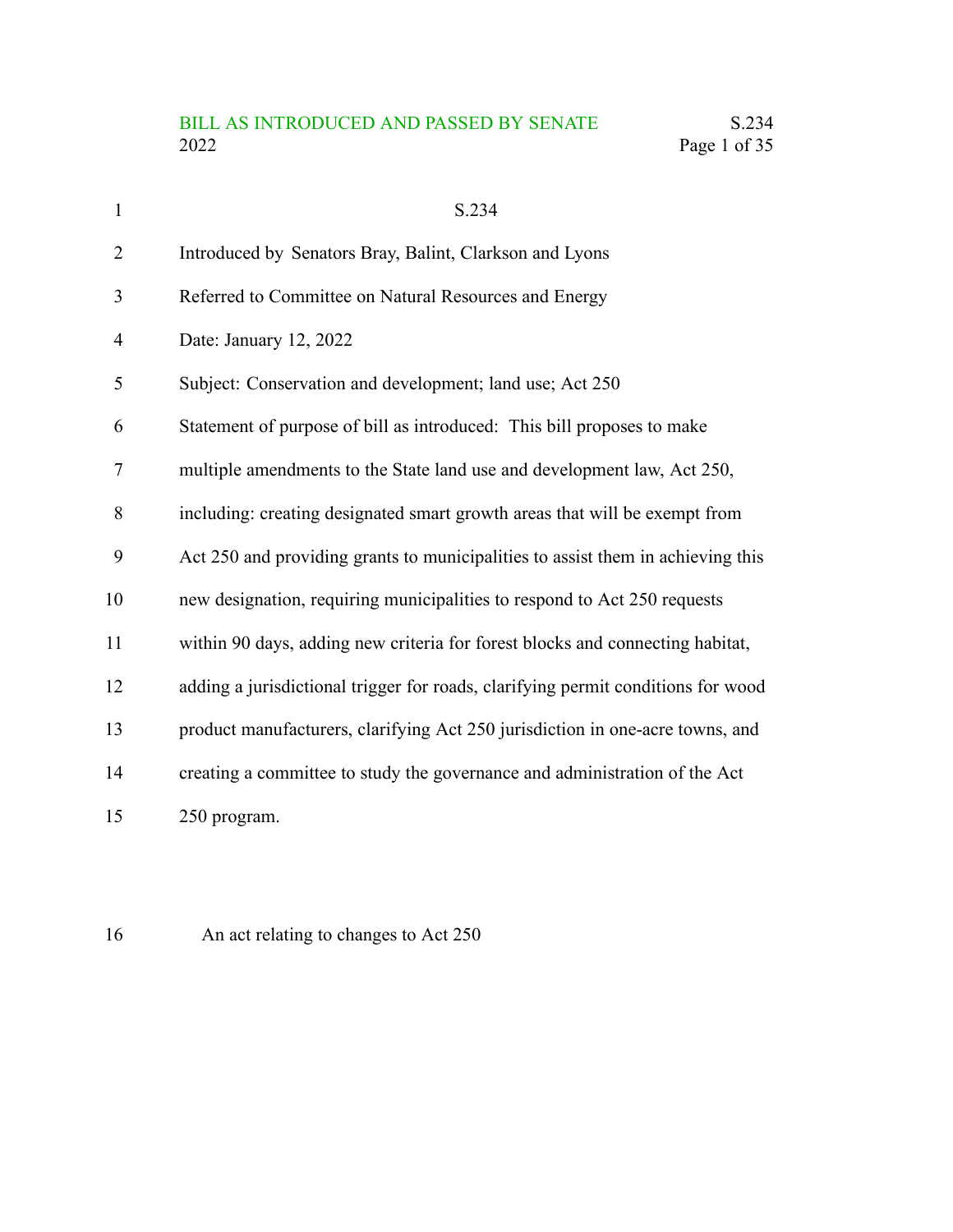# BILL AS INTRODUCED AND PASSED BY SENATE S.234<br>2022 Page 2 of 35 Page 2 of 35

| 1              | It is hereby enacted by the General Assembly of the State of Vermont:                     |
|----------------|-------------------------------------------------------------------------------------------|
| $\overline{2}$ | $***$ Smart Grawth Decianation $***$                                                      |
| 3              | Sec $\lambda$ 1. 10 V.S.A. § 6001(43) is added to read:                                   |
| $\overline{4}$ | "Smart growth designation" means the process by which a                                   |
| 5              | designated where demonstrates that the center has satisfied the requirements of           |
| 6              | 24 V.S.A. § 279 <sup><i>S</i></sup> f. The term shall also refer to the resulting status. |
| 7              | Sec. 2. 10 V.S.A. § 081 is amended to read:                                               |
| 8              | § 6081. PERMITS REQUIRED; EXEMPTIONS                                                      |
| 9              | * * *                                                                                     |
| 10             | (y) No permit or permit amen ment is required for any subdivision or                      |
| 11             | development located in a smart growth designation area. If the smart growth               |
| 12             | designation is terminated, a development or subdivision within the designated             |
| 13             | center must receive a permit, if applicable.                                              |
| 14             | Sec. 3. 24 V.S.A. § 2793f is added to read:                                               |
| 15             | § 2793f. SMART GROWTH DESIGNATION                                                         |
| 16             | (a) Application and approval. A municipality, by resolution of its                        |
| 17             | legislative body, may apply to the Natural Resources Board for a smart growth             |
| 18             | designation for any designated downtown development district or designated                |
| 19             | neighborhood development area. The Natural Resources Board shall is ue an                 |
| 20             | affirmative determination on finding that the municipality meets the                      |
| 21             | requirements or subsection (b) or this section.                                           |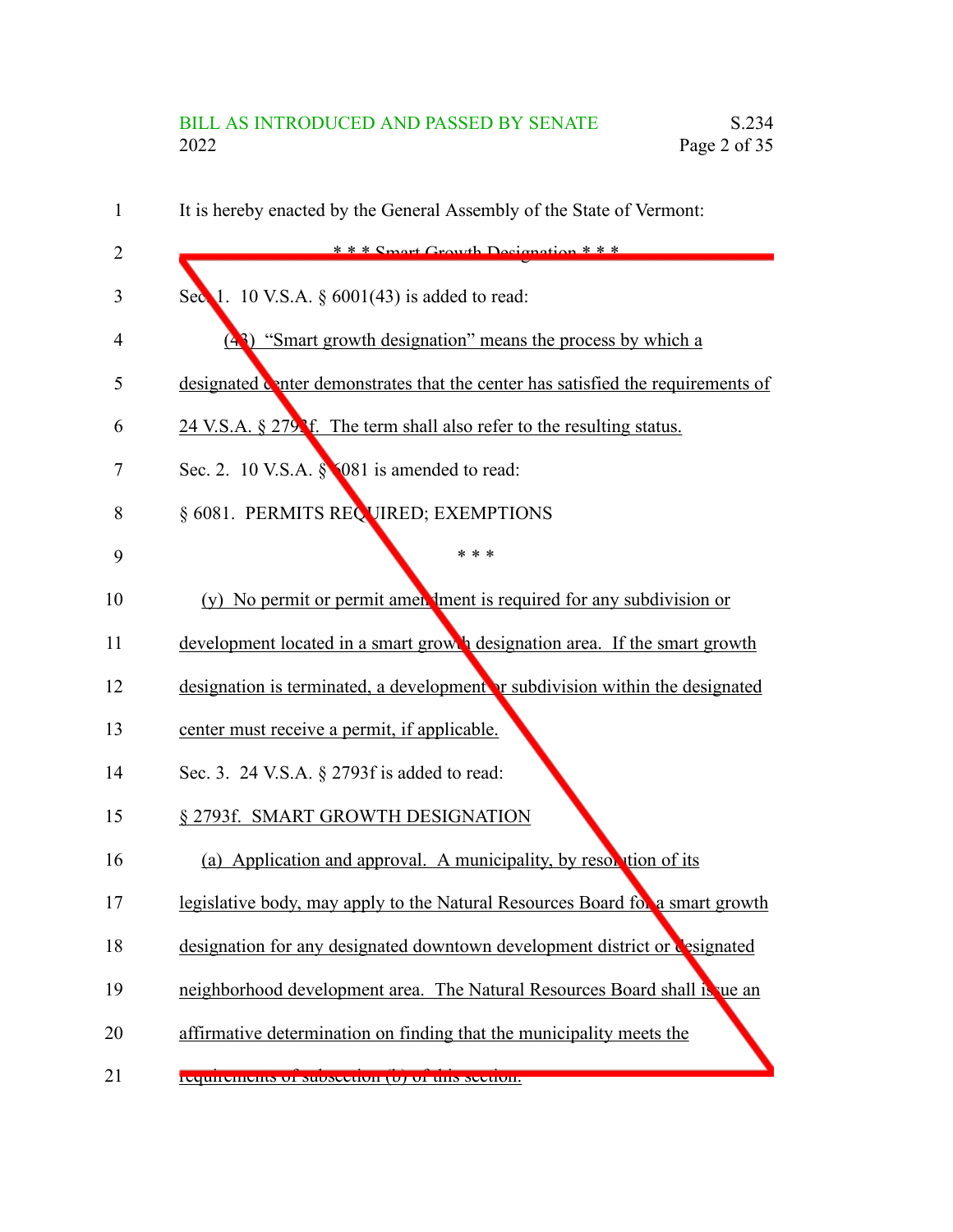| 1  | (b) Smort growth decignation requirements                                      |
|----|--------------------------------------------------------------------------------|
| 2  | (1) To obtain a smart growth designation under this section, a                 |
| 3  | munici, ality must demonstrate that it has each of the following:              |
| 4  | an approved designated downtown development district or<br>(A)                 |
| 5  | designated neighborhood development area;                                      |
| 6  | (B) a mun cipal plan that is approved in accordance with section               |
| 7  | 4350 of this title;                                                            |
| 8  | (C) a housing element in its town plan in accordance with                      |
| 9  | subdivision $4382(10)$ of this title that achieves the purposes of subdivision |
| 10 | $4302(11)$ of this title and that includes clear implementation steps for      |
| 11 | achieving mixed income housing, including affordable housing, a timeline for   |
| 12 | implementation, responsibility for each implementation step, and potential     |
| 13 | funding sources;                                                               |
| 14 | (D) adopted one of the following to promote the availability of                |
| 15 | affordable housing opportunities in the municipality:                          |
| 16 | inclusionary zoning as provided in subdivision $4414(7)$ of this<br>(i)        |
| 17 | title;                                                                         |
| 18 | (ii) a restricted housing trust fund with designated revelue                   |
| 19 | streams;                                                                       |
| 20 | (iii) a housing commission as provided in section 4433 of this                 |
| 21 | uuc, or                                                                        |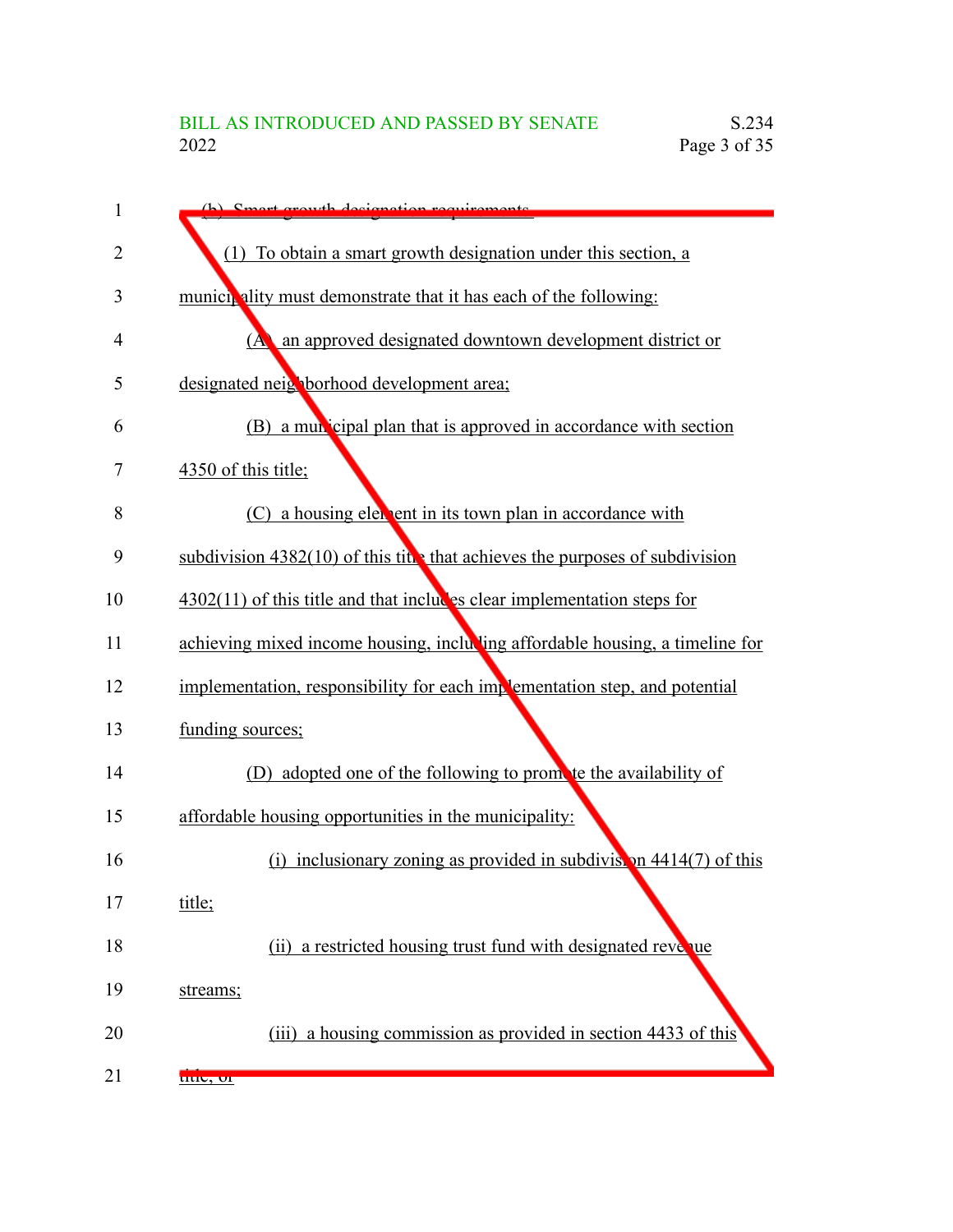| $\mathbf{1}$   | (iv) impact fee exemptions or reductions for effectable housing as            |
|----------------|-------------------------------------------------------------------------------|
| 2              | provided in section 5205 of this title;                                       |
| 3              | (E) municipal flood hazard planning, applicable to the entire                 |
| $\overline{4}$ | municipality, in accordance with subdivision $4382(12)$ of this title and the |
| 5              | guidelines issued by the Department pursuant to subsection 2792(d) of this    |
| 6              | title;                                                                        |
| 7              | (F) flood hazard and river corridor bylaws, applicable to the entire          |
| 8              | municipality, that are consistent with the standards established pursuant to  |
| 9              | 10 V.S.A §§ 755(b) (flood hazard) and 1428(b) (river corridor);               |
| 10             | (G) a capital budget and program pursuant to section 4430 of this             |
| 11             | title that make substantial investments in the ongoing development of the     |
| 12             | designated area, are consistent with the plan's in plementation program, and  |
| 13             | are consistent with the smart growth principles defined in subdivision        |
| 14             | 2791(13) of this title;                                                       |
| 15             | (H) municipal bylaws that do not include broad exerptions                     |
| 16             | excluding significant private or public land development from requiring a     |
| 17             | municipal land use permit; and                                                |
| 18             | (I) adequate municipal staff to support coordinated comprehensive             |
| 19             | <u>сариаг ріаннинg, асусторінені геутем, ана zонніў ааннінытацоп.</u>         |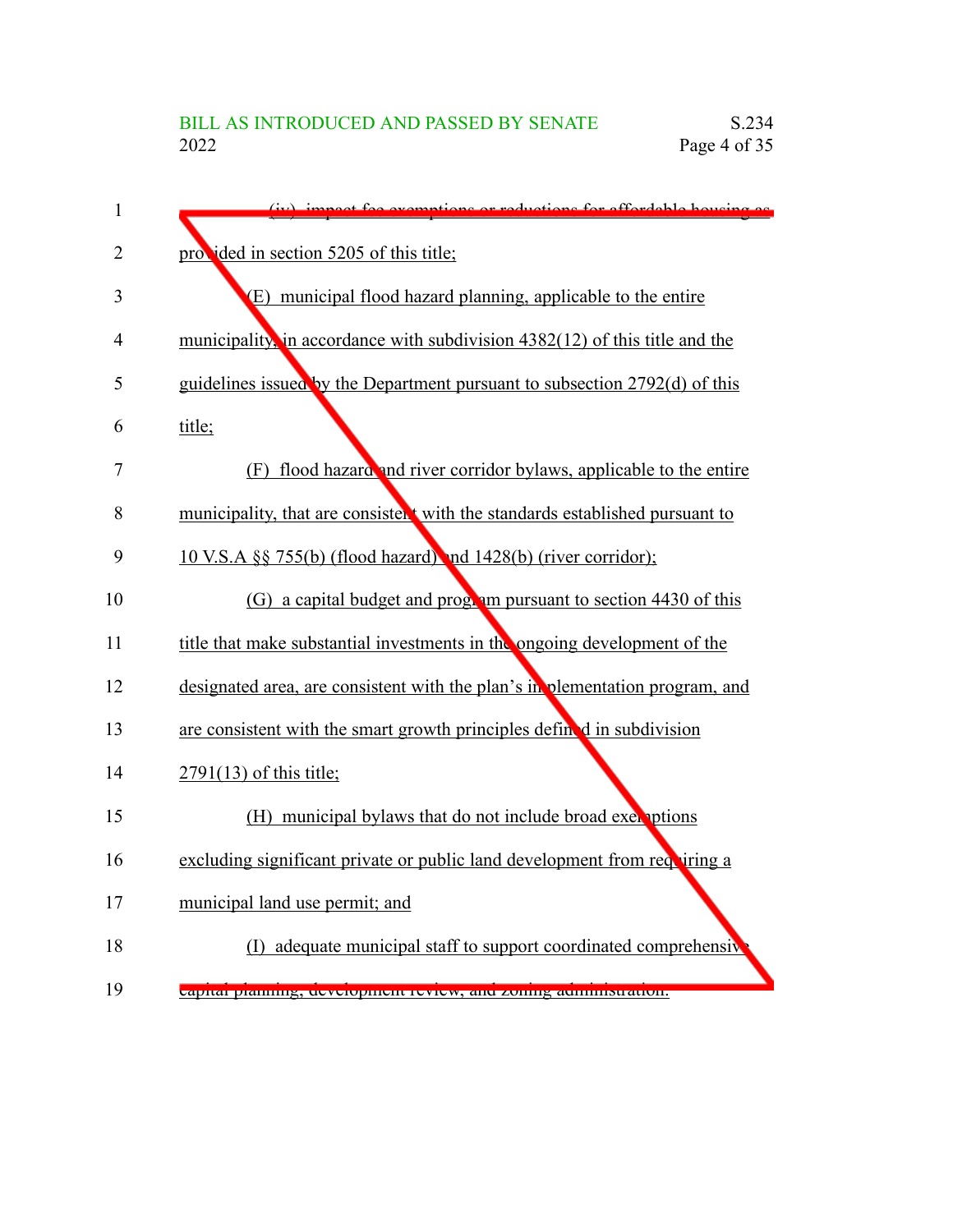| 1  | (2) Decignated downtown development districts seeking enhanced                        |
|----|---------------------------------------------------------------------------------------|
| 2  | designation shall, in addition to the requirements of subdivisions $(c)(1)$ –(6) of   |
| 3  | this section, also have:                                                              |
| 4  | urban form bylaws for the enhanced designated center that<br>(A)                      |
| 5  | further the small growth principles of this chapter and adequately regulate the       |
| 6  | physical form and seale of development and conform to the guidelines                  |
| 7  | established by the Department; and                                                    |
| 8  | (B) historic preservation bylaws for established design review                        |
| 9  | districts, historic districts, or historic landmarks pursuant to subdivisions         |
| 10 | $4414(1)(E)$ and (F) of this title for the enhanced designated center that meet       |
| 11 | State historic preservation guidelines is used by the Department pursuant to          |
| 12 | subsection $2792(d)$ of this title.                                                   |
| 13 | (3) Designated neighborhood development areas seeking enhanced                        |
| 14 | designation shall have, in addition to the requirements of this subsection,           |
| 15 | wildlife habitat planning bylaws for the enhanced designated center that              |
| 16 | comply with standards established by the Department of Fight and Wildlife.            |
| 17 | (4) If any party entitled to notice under subdivision $(4)(\mathbf{A})$ of subsection |
| 18 | (c) of this section or any resident of the municipality raises concern, about the     |
| 19 | municipality's compliance with the requirements for the underlying                    |
| 20 | designation, those concerns must be addressed as part of the municipality's           |
| 21 | application.                                                                          |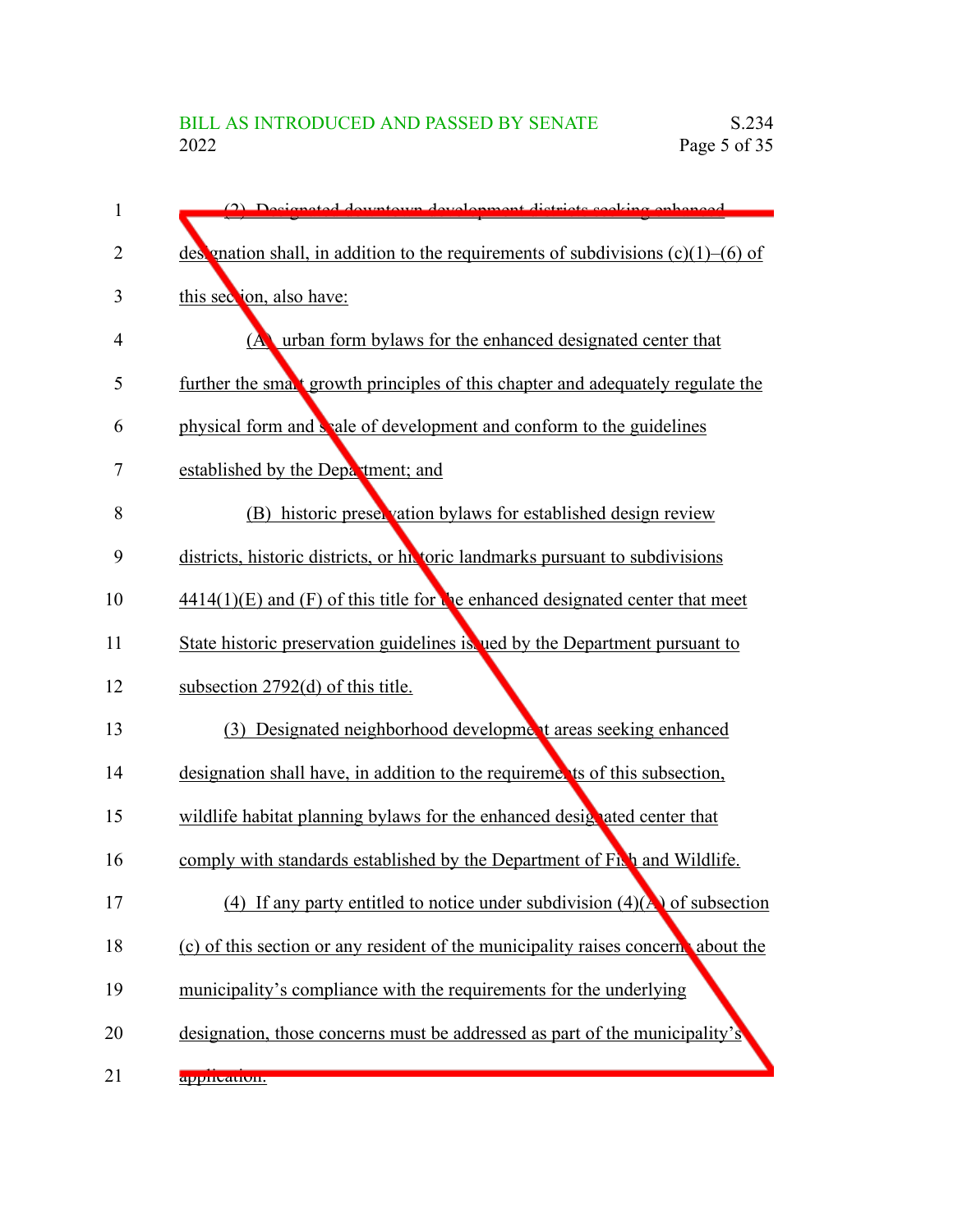| 1              | (a) Dragoss for issuing smort growth designation                                 |
|----------------|----------------------------------------------------------------------------------|
| 2              | (1) A preapplication meeting shall be held with Department staff to              |
| 3              | review the program requirements. The meeting shall be held in the                |
| $\overline{4}$ | municipality unless another location is agreed to by the municipality.           |
| 5              | (2) An application by the municipality must include the information and          |
| 6              | analysis required by the Department's guidelines established pursuant to         |
| 7              | section 2792 of this title in how to meet the requirements of subsection (b) of  |
| 8              | this section.                                                                    |
| 9              | (3) The Department shall establish a procedure for submission of a draft         |
| 10             | application that involves review and comment by all the parties to be noticed    |
| 11             | in subdivision $(4)(A)$ of this subsection and shall issue a preapplication memo |
| 12             | incorporating the comments to the applicant after receipt of a draft preliminary |
| 13             | application.                                                                     |
| 14             | (4) After receipt of a complete final application, the Natural Resources         |
| 15             | Board shall convene a public hearing in the municipality to consider whether     |
| 16             | to issue a determination of smart growth designation under this section.         |
| 17             | (A) Notice.                                                                      |
| 18             | (i) At least 35 days in advance of the Board's meeting, the                      |
| 19             | Department shall provide notice to the municipality and post it on the           |
| 20             | Agency S website.                                                                |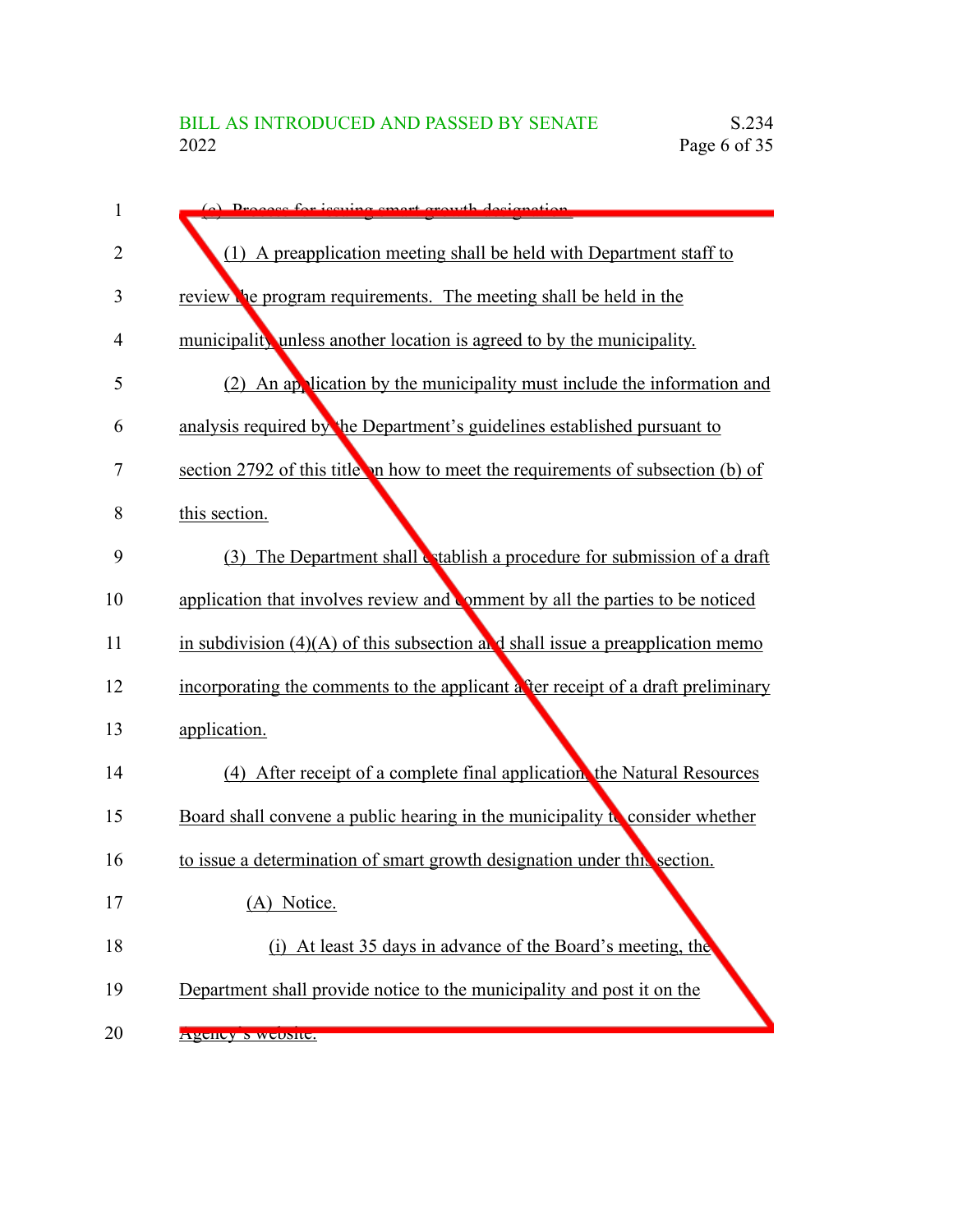| 1  | (ii) The municipality shall publish notice of the meeting at least.                |
|----|------------------------------------------------------------------------------------|
| 2  | 30 lays in advance of the Board's meeting in a newspaper of general                |
| 3  | circulation in the municipality, and deliver physically or electronically, with    |
| 4  | proof of receipt or by certified mail, return receipt requested to the Agency of   |
| 5  | Natural Resources; the State Downtown Board; the Division for Historic             |
| 6  | Preservation; the A ency of Agriculture, Food and Markets; the Agency of           |
| 7  | Transportation; the regional planning commission; the regional development         |
| 8  | corporations; and the entities providing educational, police, and fire services to |
| 9  | the municipality.                                                                  |
| 10 | (iii) The notice shall also be posted by the municipality in or near               |
| 11 | the municipal clerk's office and in at less t two other designated public places   |
| 12 | in the municipality and on the websites of the municipality and the Agency of      |
| 13 | Commerce and Community Development.                                                |
| 14 | (iv) The municipality shall also certify in writing that the notice                |
| 15 | required by this subdivision $(c)(4)(A)$ has been published, delivered, and        |
| 16 | posted within the specified time.                                                  |
| 17 | (B) No defect in the form or substance of any require, tents of this               |
| 18 | subsection (c) shall invalidate the action of the Board where reason. ble efforts  |
| 19 | are made to provide adequate posting and notice. However, the action shall be      |
| 20 | invalid when the defective posting or notice was materially misleading in          |
| 21 | content. It all action is ruled to be invante by the superior court or by the      |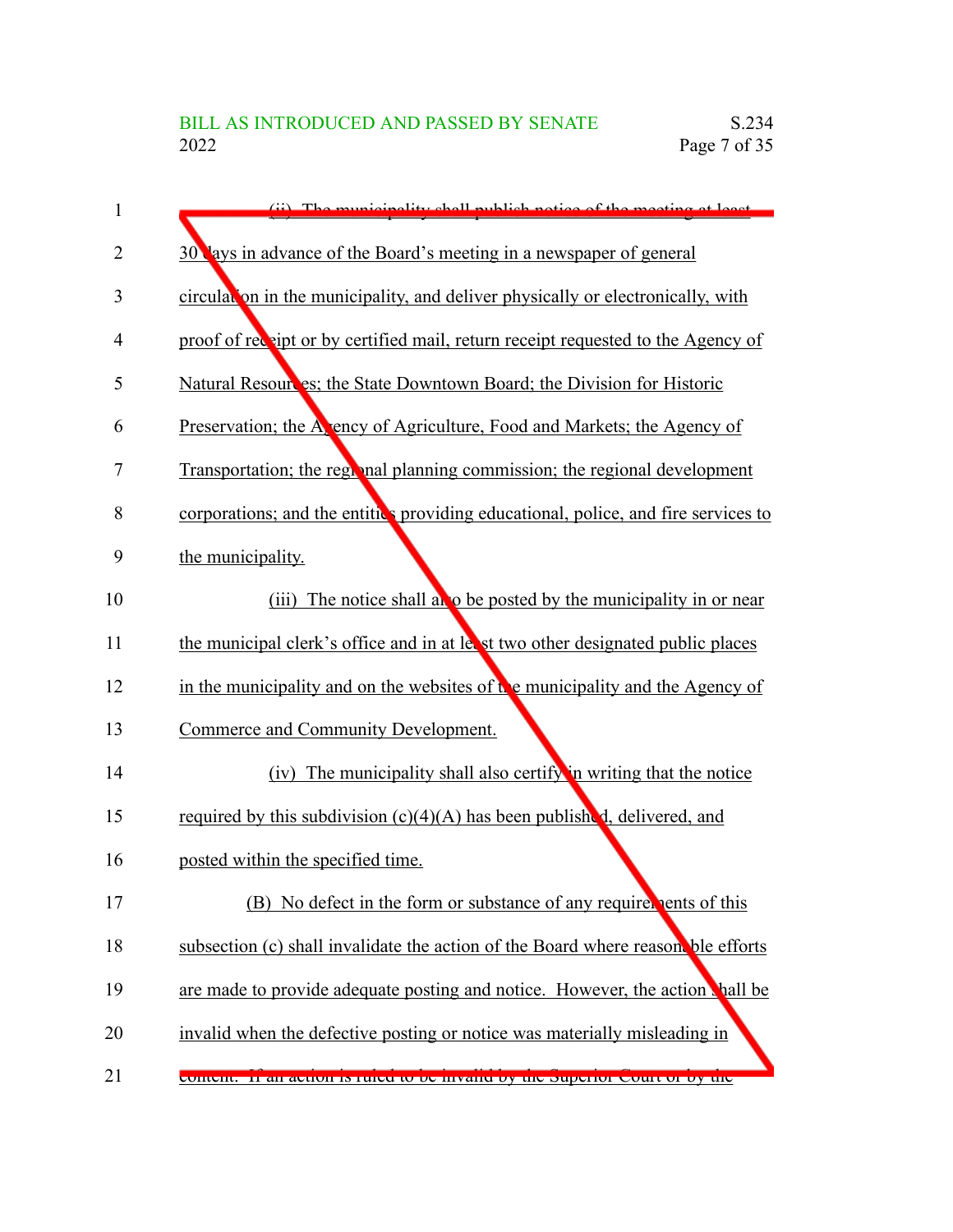| 1              | Board itself, the Department shall provide and the municipality shall issue now |
|----------------|---------------------------------------------------------------------------------|
| $\overline{2}$ | posing and notice, and the Board shall hold a new hearing and take a new        |
| 3              | action.                                                                         |
| 4              | (5) The Board may recess the proceedings on any application pending             |
| 5              | submission of a ditional information. The Board shall close the proceedings     |
| 6              | promptly after all perties have submitted the requested information.            |
| 7              | (6) The Board shall issue its determination in writing. The                     |
| 8              | determination shall include explicit findings on each of the requirements in    |
| 9              | subsection (b) of this section.                                                 |
| 10             | (d) Review of smart growth des gnation status.                                  |
| 11             | (1) Length of designation. Initial determination of a smart growth              |
| 12             | designation may be made at any time. Thereafter, review of the smart growth     |
| 13             | designation shall be concurrent with the next periodic review of the underlying |
| 14             | designated downtown or neighborhood development area.                           |
| 15             | (2) The Board, on its motion, may review complement with the smart              |
| 16             | growth designation requirements at more frequent intervals.                     |
| 17             | (3) If at any time the Board determines that the designated smart growth        |
| 18             | area no longer meets the standards for the designation, it shall take ne of the |
| 19             | following actions:                                                              |
| 20             | (A) require corrective action within a reasonable time frame; or                |
| 21             | (D) terminate the sinart growth designation.                                    |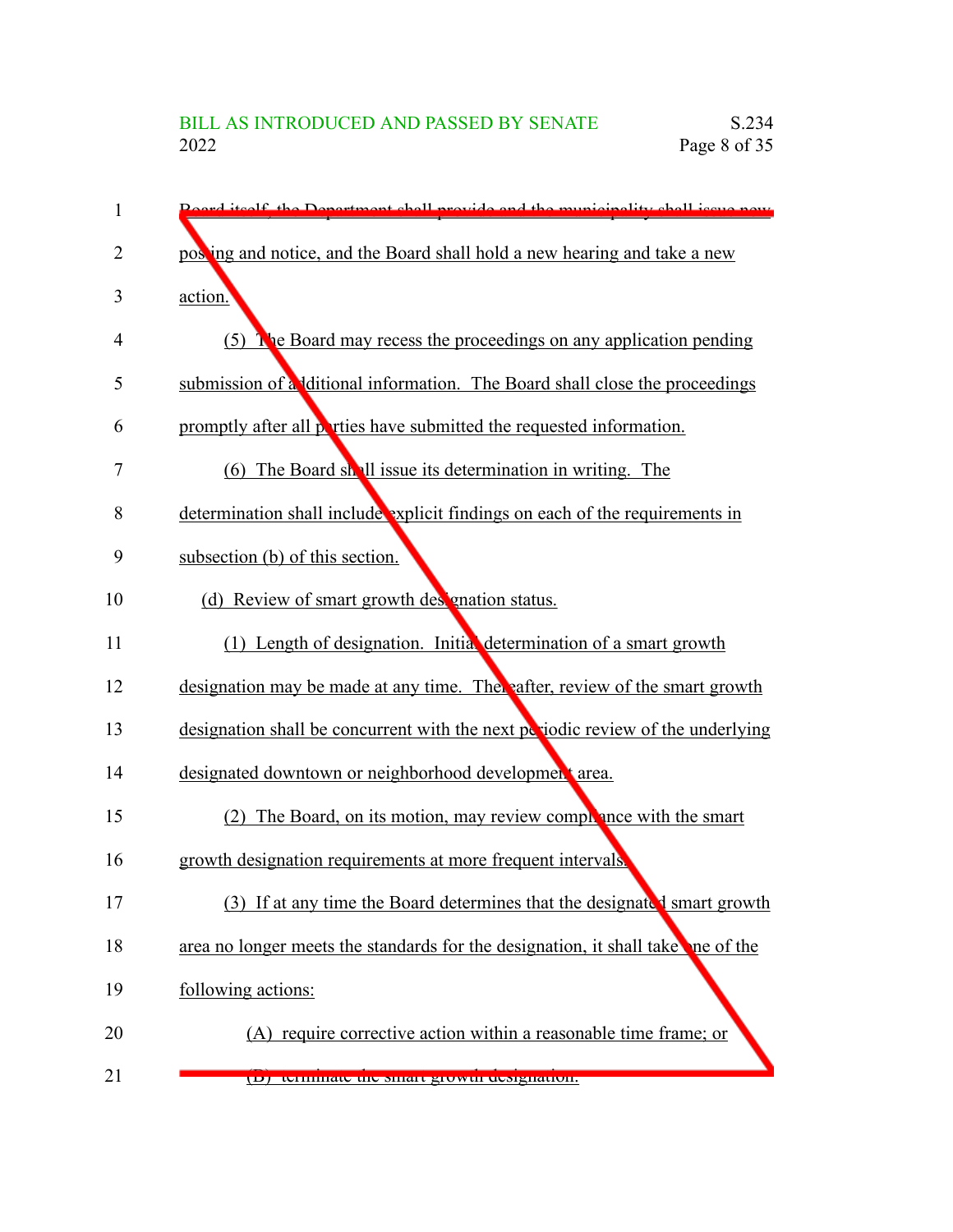| 1  | (A) If the underlying decignation is terminated the smart growth                  |
|----|-----------------------------------------------------------------------------------|
| 2  | des mation also shall terminate.                                                  |
| 3  | $(e)$ opeal.                                                                      |
| 4  | (1) A interested person may appeal any act or decision of the Board               |
| 5  | under this section to the Environmental Division of the Superior Court within     |
| 6  | 30 days following the act or decision.                                            |
| 7  | (2) As used in this section, an "interested person" means any one of the          |
| 8  | following:                                                                        |
| 9  | (A) A person owning a title to or occupying property within or                    |
| 10 | abutting the designated center.                                                   |
| 11 | (B) The municipality making the application or a municipality that                |
| 12 | adjoins the municipality making the application.                                  |
| 13 | (C) The regional planning commission in the region that includes                  |
| 14 | the designated center or a regional planning commission whose region adjoins      |
| 15 | the municipality in which the designated center is located.                       |
| 16 | (D) Any 20 persons who, by signed petition, allege that the decision              |
| 17 | is not in accord with the requirements of this chapter and who own or occupy      |
| 18 | real property located within the municipality in which the designated conter is   |
| 19 | located or an adjoining municipality. The petition must designate one person      |
| 20 | to serve as the representative of the petitioners regarding an matters related to |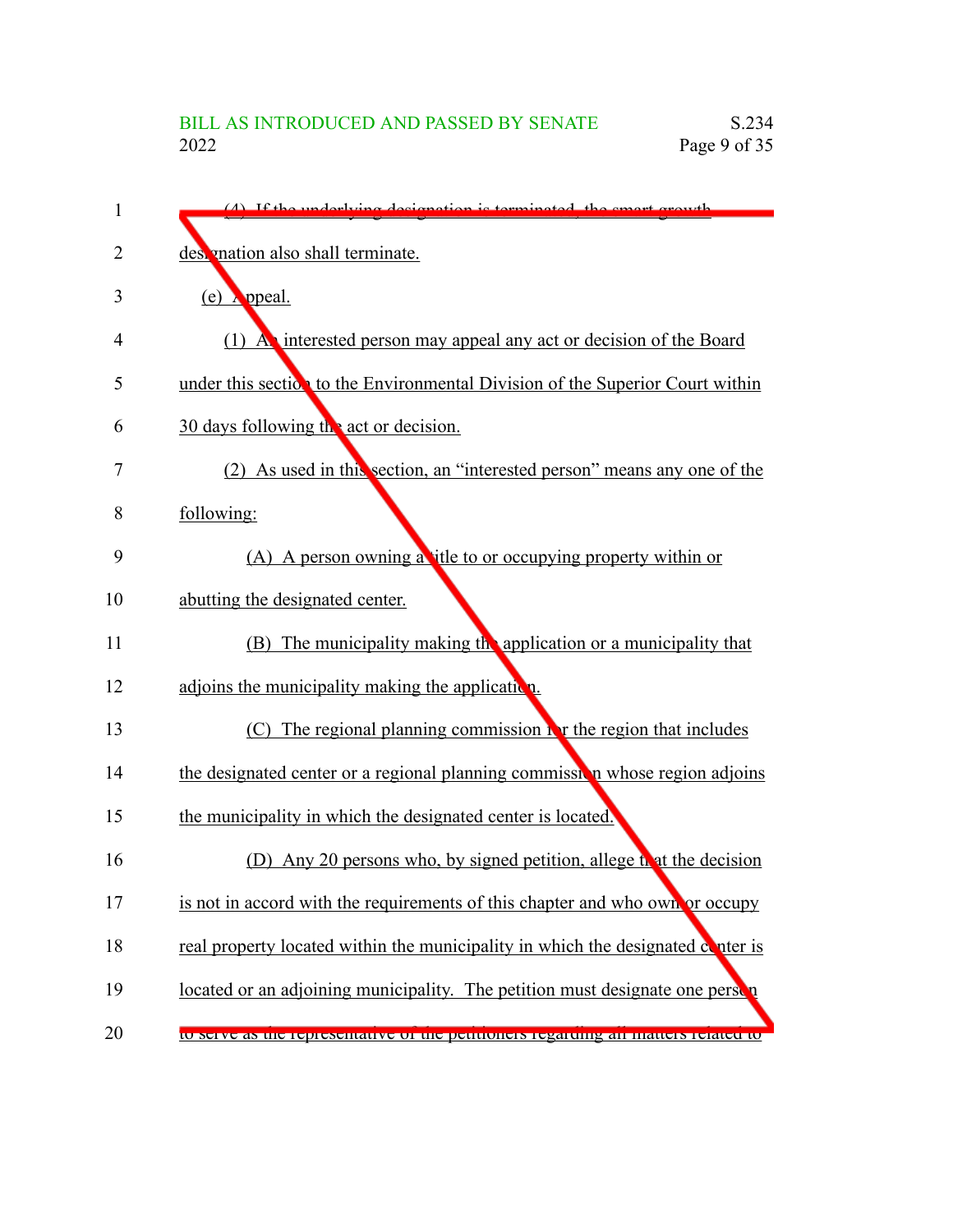| 1  | enneed. The decimated representative must have perticipated in the public          |
|----|------------------------------------------------------------------------------------|
| 2  | healing described in subdivision $(c)(4)$ of this section.                         |
| 3  | Sec. 4. $24$ V.S.A. $\S$ 2792 is amended to read:                                  |
| 4  | § 2792. Vermont Downtown Development Board                                         |
| 5  | (a) A "Vermont Downtown Development Board," also referred to as the                |
| 6  | "State Board," is created to administer the provisions of this chapter. The        |
| 7  | State Board shall be composed of the following members or their designees:         |
| 8  | * * *                                                                              |
| 9  | (12) The executive director of the Vermont Housing and Conservation                |
| 10 | Board or designee.                                                                 |
| 11 | $* *$                                                                              |
| 12 | Sec. 5. 24 V.S.A. § 4306 is amended to read.                                       |
| 13 | § 4306. MUNICIPAL AND REGIONAL PLANNING FUND                                       |
| 14 | $(a)(1)$ The Municipal and Regional Planning Fund for the purpose of               |
| 15 | assisting municipal and regional planning commissions to parry out the intent      |
| 16 | of this chapter is hereby created in the State Treasury.                           |
| 17 | (2) The Fund shall be composed of 17 percent of the revenual from the              |
| 18 | property transfer tax under 32 V.S.A. chapter 231 and any monies from time to      |
| 19 | time appropriated to the Fund by the General Assembly or received from any         |
| 20 | ottici source, private of public. All balances at the end of any fiscal year shall |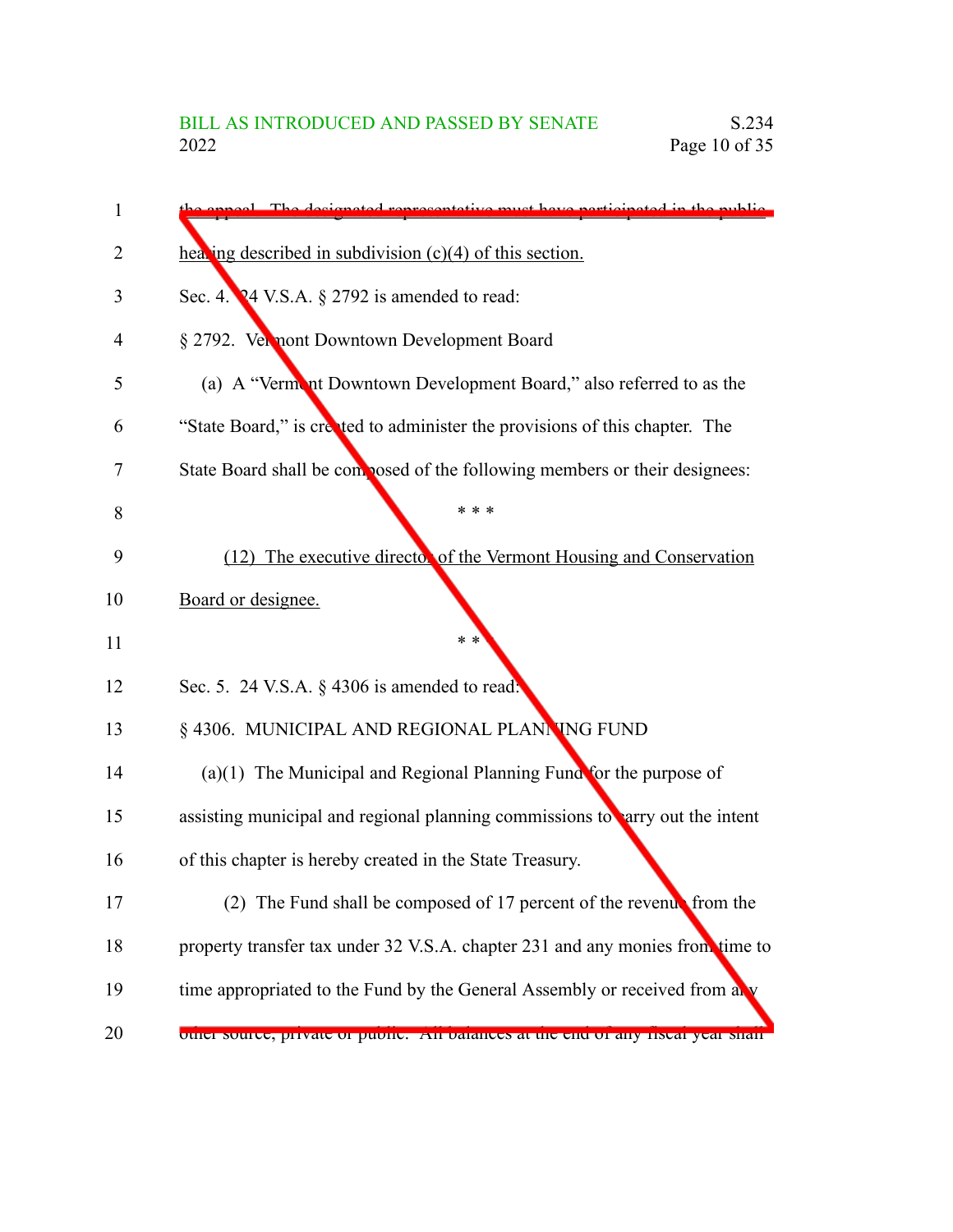| 1  | corried forward and remain in the Eund. Interest carned by the Eund shall       |
|----|---------------------------------------------------------------------------------|
| 2  | be deposited in the Fund.                                                       |
| 3  | Of the revenues in the Fund, each year:                                         |
| 4  | (A) 10 percent shall be disbursed to the Vermont Center for                     |
| 5  | Geographic Intermation;                                                         |
| 6  | (B) 70 per cent shall be disbursed to the Secretary of Commerce and             |
| 7  | Community Development for performance contracts with regional planning          |
| 8  | commissions to provide regional planning services pursuant to section 4341a     |
| 9  | of this title; and                                                              |
| 10 | (C) 20 percent shall be divolursed to municipalities.                           |
| 11 |                                                                                 |
| 12 | (d) New funds allocated to municipalities under this section may take the       |
| 13 | form of special purpose grants in accordance with section 4307 of this title.   |
| 14 | Sec. 6. 24 V.S.A. § 4307 is added to read:                                      |
| 15 | § 4307. MUNICIPAL SMART GROWTH DESIGNATION GRANTS                               |
| 16 | (a) There are created Municipal Bylaw Modernization Crants to assist            |
| 17 | municipalities in updating their land use and development byla is to achieve a  |
| 18 | smart growth designation under section 2793f of this title. The Grants shall be |
| 19 | funded by monies allocated from the municipality allocation of the Municipal    |
| 20 | and Regional Planning Fund established in subdivision $4306(a)(3)(C)$ of the    |
| 21 | title and any other momes appropriated for this purpose.                        |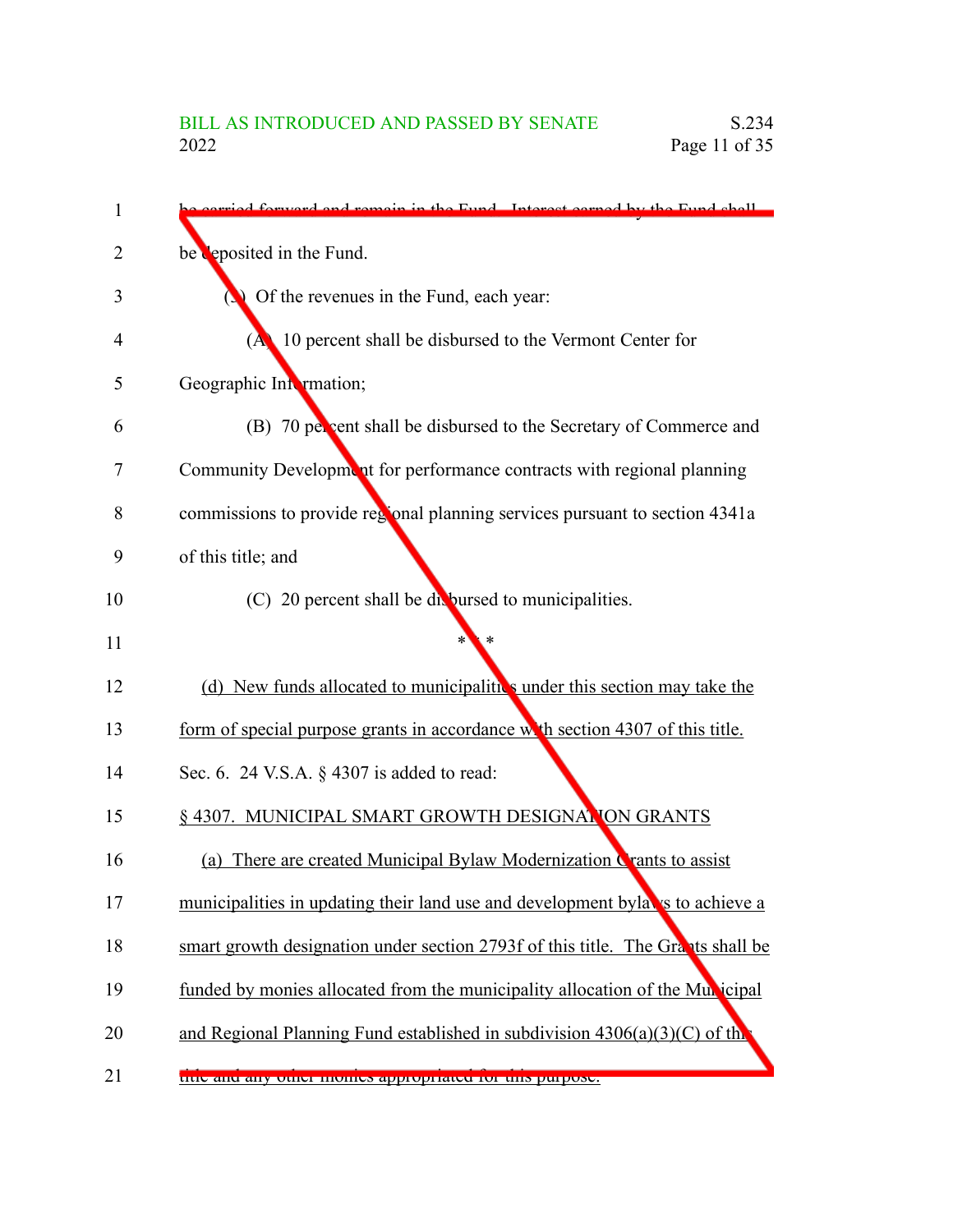| 1              | (b) A municipality that receives a grant shall use the funds for the adoption         |
|----------------|---------------------------------------------------------------------------------------|
| $\overline{2}$ | of t vlaws that are required under section 2793f of this title to achieve the         |
| 3              | smart growth designation. Funding may be used for mapping, the cost of                |
| 4              | regional playing commission staff or consultant time, carrying out the                |
| 5              | provisions of subsequently chapters 5–10 of this chapter, and any other purpose       |
| 6              | approved by the Department.                                                           |
| 7              | (c) Disbursement to <b>r</b> unicipalities shall be administered by the               |
| 8              | Department of Housing and Community Development through a competitive                 |
| 9              | process, providing the opportunity for all regions and any eligible municipality      |
| 10             | to compete regardless of size. The D partment shall, to the extent reasonably         |
| 11             | possible, ensure that grants are awarded with the intent of achieving                 |
| 12             | geographic distribution across the State.                                             |
| 13             | (d) On or before September 1, 2022, the Department shall adopt guidelines             |
| 14             | to assist municipalities applying for grants under this section.                      |
| 15             | *** Municipal Response to Act 250 Requests ***                                        |
| 16             | Sec. 7. 10 V.S.A. 6086(g) is added to read:                                           |
| 17             | (g) If a municipality fails to respond to a request by the applicant within           |
| 18             | $90$ days as to the impacts related to subdivision (a)(6) or (7) of this section, the |
| 19             | application will be presumed not to have an unreasonable burden on                    |
| 20             | cuucanonar, mumeipar, or governmentar services.                                       |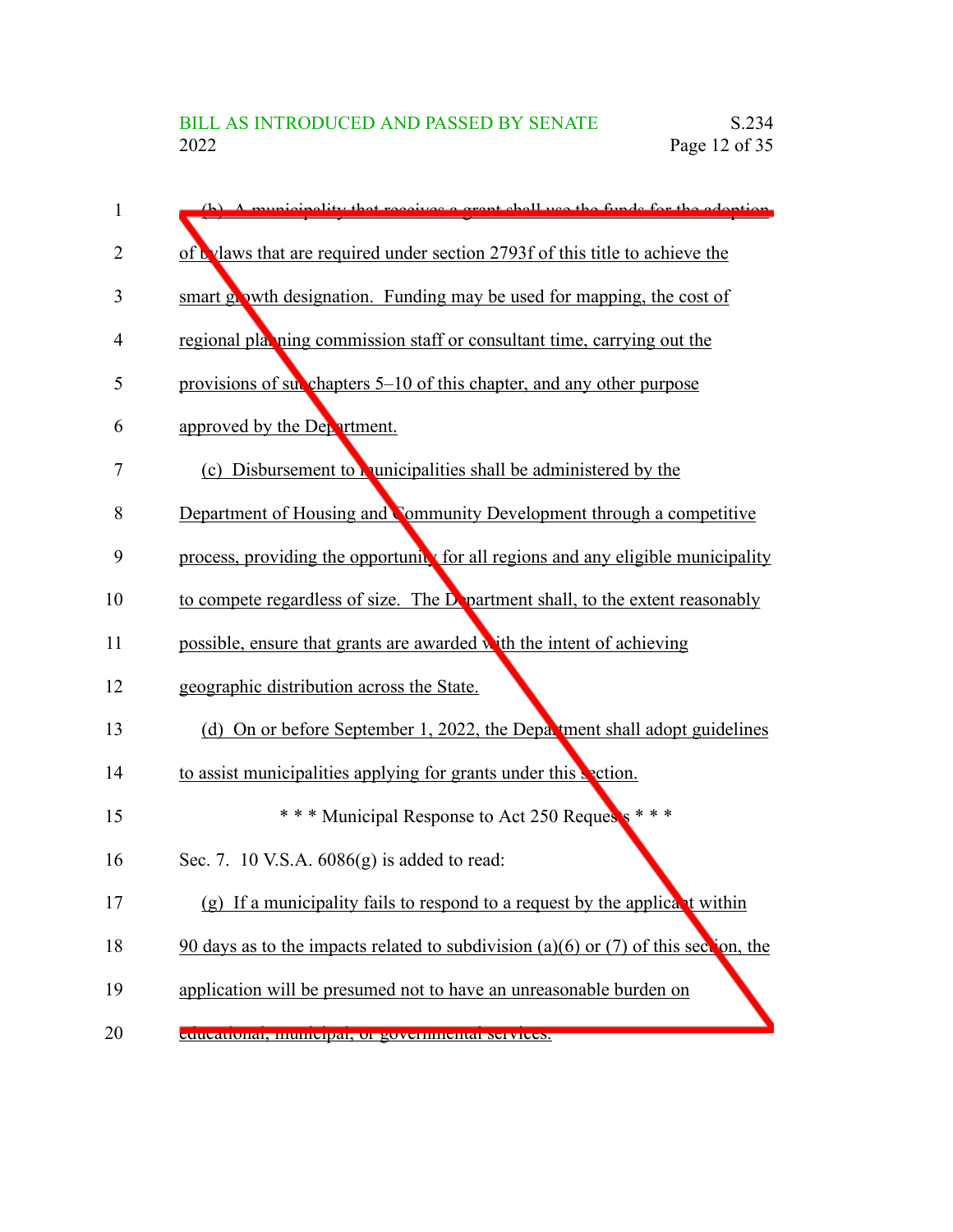| 1              | $* * *$ Forgot Placks * * *                                                      |
|----------------|----------------------------------------------------------------------------------|
| $\overline{2}$ | Sec 8. 10 V.S.A. § 6001 is amended to read:                                      |
| 3              | § 6001. DEFINITIONS                                                              |
| 4              | As used in this chapter:                                                         |
| 5              | * * *                                                                            |
| 6              | (44) "Connecting habitat" means land or water, or both, that links               |
| 7              | patches of habitat with a landscape, allowing the movement, migration, and       |
| 8              | dispersal of wildlife and plants and the functioning of ecological processes. A  |
| 9              | connecting habitat may include features including recreational trails and        |
| 10             | improvements constructed for farming, logging, or forestry purposes.             |
| 11             | (45) "Forest block" means a contiguous area of forest in any stage of            |
| 12             | succession and not currently developed for conforest use. A forest block may     |
| 13             | include features including recreational trails, we tlands, or other natural      |
| 14             | features that do not themselves possess tree cover a d improvements              |
| 15             | constructed for farming, logging, or forestry purposes.                          |
| 16             | (46) "Fragmentation" means the division or conversion of a forest block          |
| 17             | or connecting habitat by the separation of a parcel into two or nore parcels;    |
| 18             | the construction, conversion, relocation, or enlargement of any building or      |
| 19             | other structure or of any mining, excavation, or landfill; and any change in the |
| 20             | use of any building or other structure, or land, or extension of use of land.    |
| 21             | TIOWEVER, Traginemanon ques normenade die división of conversión or a            |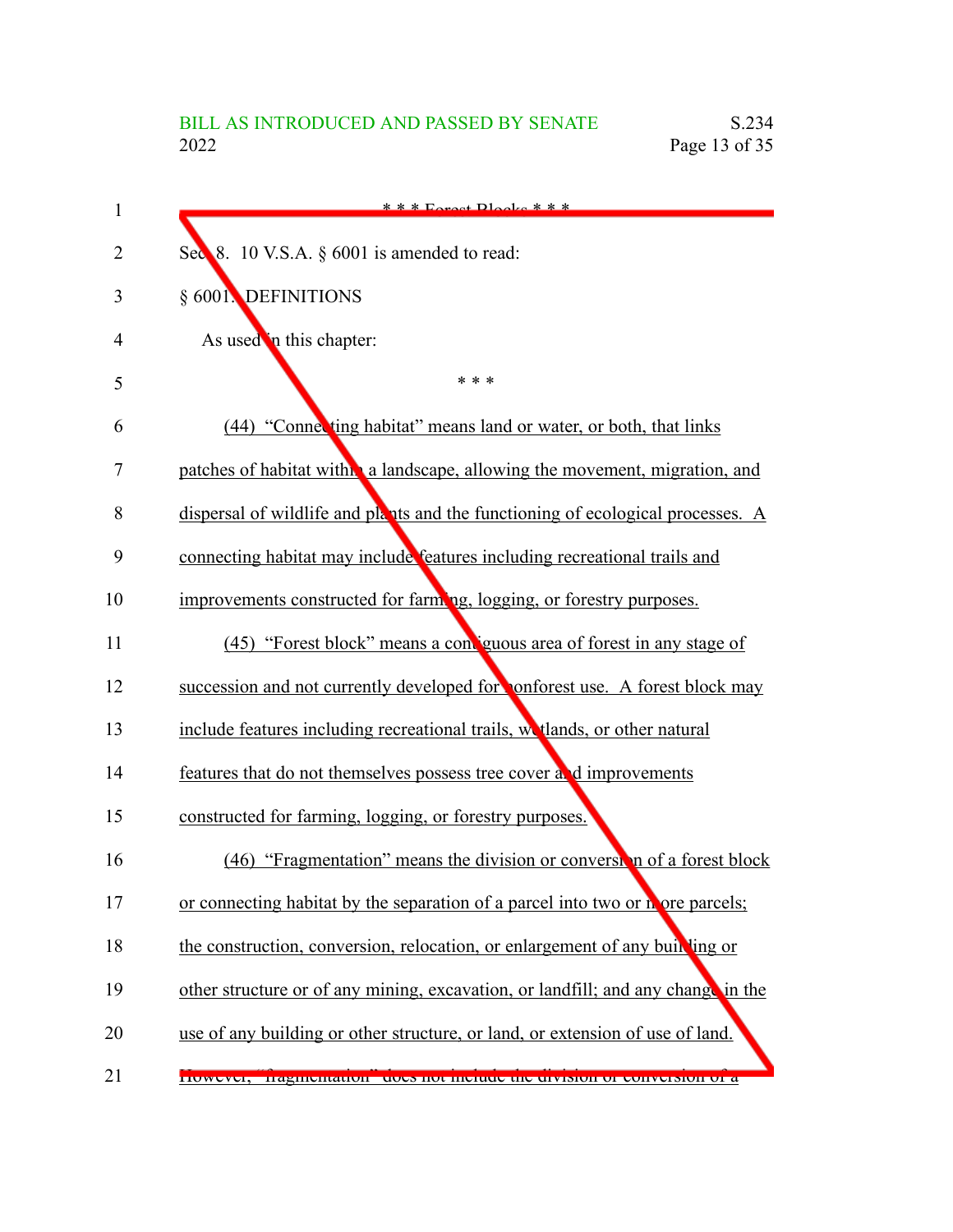| 1              | exact blook or connecting behitet by a recreational trail or by improvements       |
|----------------|------------------------------------------------------------------------------------|
| 2              | con tructed for farming, logging, or forestry purposes below the elevation of      |
| 3              | 2,500 fet.                                                                         |
| $\overline{4}$ | (47) Habitat" means the physical and biological environment in which               |
| 5              | a particular species of plant or wildlife lives.                                   |
| 6              | Sec. 9. 10 V.S.A. $\sqrt[6]{6086(a)(8)}$ is amended to read:                       |
| 7              | (8) Ecosystem protection; scenic beauty; historic sites.                           |
| 8              | (A) Aesthetics. Will not have an undue adverse effect on the scenic                |
| 9              | or natural beauty of the area, acthetics, historic sites or rare and irreplaceable |
| 10             | natural areas.                                                                     |
| 11             | $(A)(B)$ Necessary wildlife havitat and endangered species. A permit               |
| 12             | will not be granted if it is demonstrated by any party opposing the applicant      |
| 13             | that a development or subdivision will destroy or significantly imperil            |
| 14             | necessary wildlife habitat or any endangered speciet and:                          |
| 15             | (i) the economic, social, cultural, recreational, or other benefit to              |
| 16             | the public from the development or subdivision will not out veigh the              |
| 17             | economic, environmental, or recreational loss to the public from the               |
| 18             | destruction or imperilment of the habitat or species; or                           |
| 19             | (ii) all feasible and reasonable means of preventing or lessening                  |
| 20             | the destruction, diminution, or imperilment of the habitat or species have no      |
| 21             | been or win not commue to be applied, or                                           |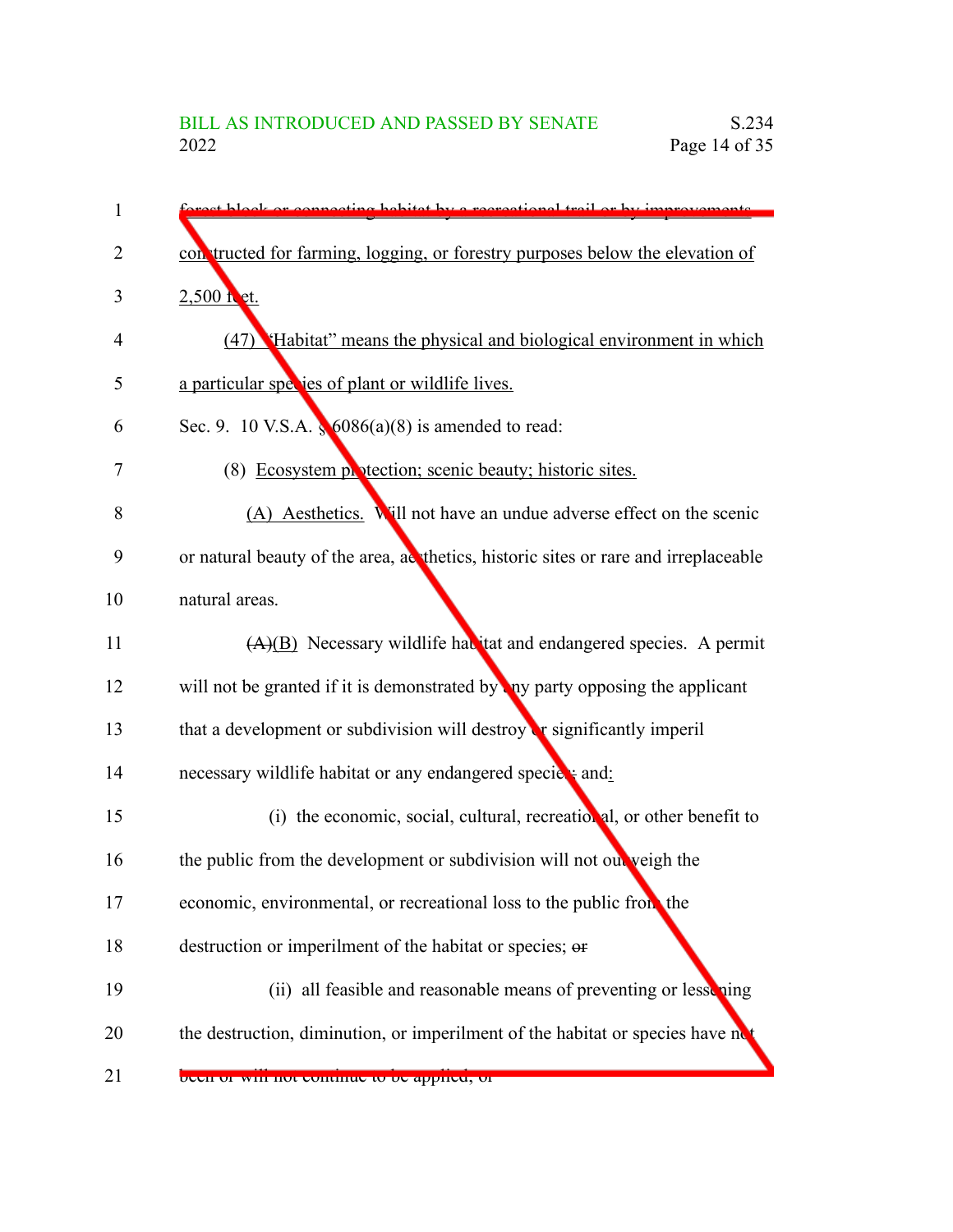| 1              | (iii) a reasonably acceptable elternative site is owned ar controlled                       |
|----------------|---------------------------------------------------------------------------------------------|
| $\overline{2}$ | by the applicant which that would allow the development or subdivision to                   |
| 3              | fulfill is intended purpose.                                                                |
| 4              | Forest blocks and connecting habitat. Will not result in an undue<br>$\overline{Q}$         |
| 5              | adverse impact on forest blocks and connecting habitat. If a project as                     |
| 6              | proposed would result in an undue adverse impact, a permit may only be                      |
| 7              | granted if effects are avvided, minimized, and mitigated in accordance with                 |
| 8              | rules adopted by the Board.                                                                 |
| 9              | Sec. 10. CRITERION 8(C) RULEMAKING                                                          |
| 10             | (a) The Natural Resources Board (Board), in consultation with the Agency                    |
| 11             | of Natural Resources, shall adopt rules <b>o</b> implement the requirements for the         |
| 12             | administration of 10 V.S.A. $\S$ 6086(a)(8)( $\bigcirc$<br>Rules adopted by the Board shall |
| 13             | include:                                                                                    |
| 14             | (1) How forest blocks and connecting habital are further defined,                           |
| 15             | including their size, location, and function, which may nelude:                             |
| 16             | (A) information that will be available to the public to determine                           |
| 17             | where forest blocks and connecting habitat are located; or                                  |
| 18             | (B) advisory mapping resources, how they will be made a ailable,                            |
| 19             | how they will be used, and how they will be updated.                                        |
| 20             | Standards establishing how impacts can be avoided, minimized,<br>(2)                        |
| 21             | murgated, mentumg now tragmentation or forest oroeks or connecting naonat                   |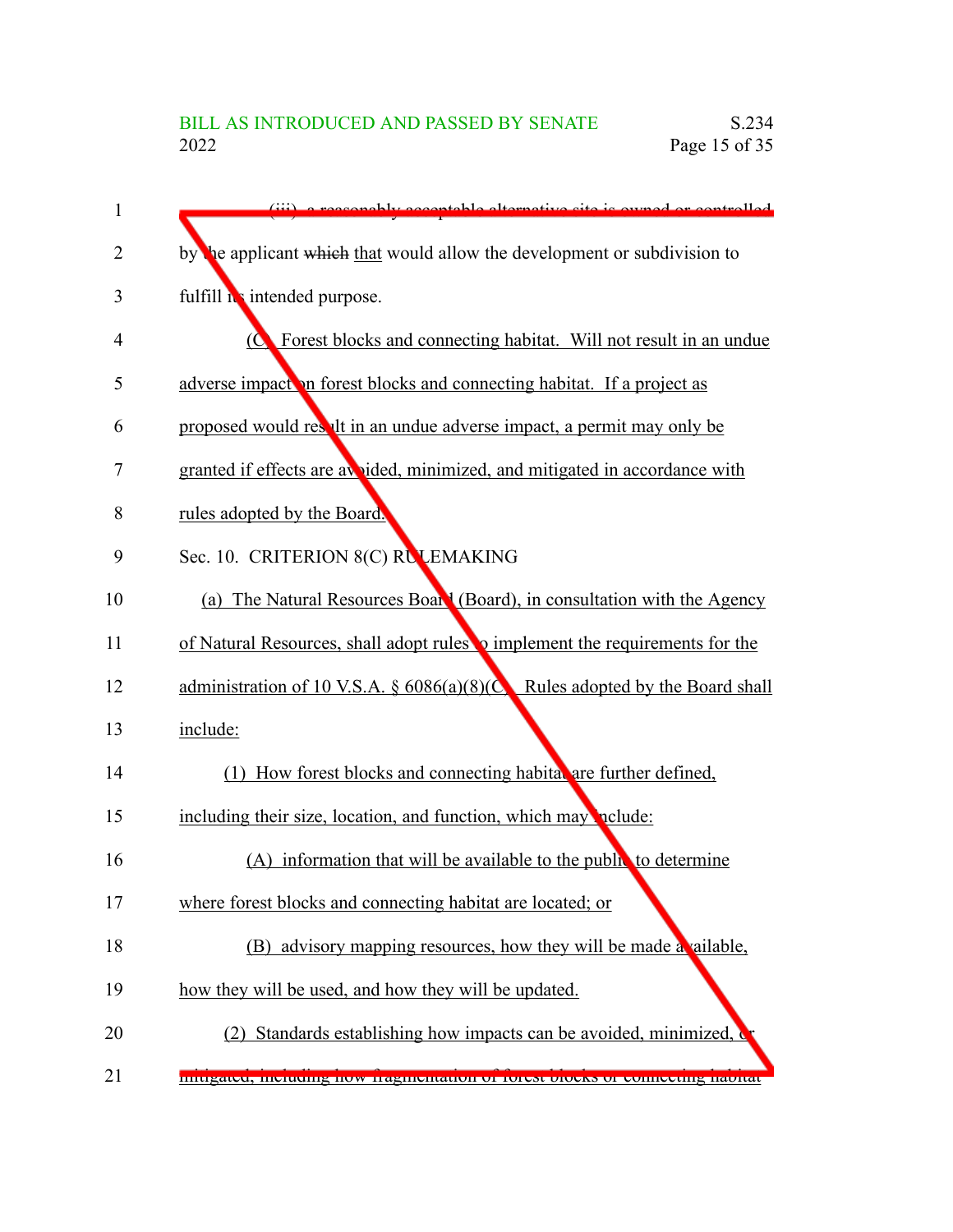| 1  | avoided or minimized, which may include steps to promote propertive site      |
|----|-------------------------------------------------------------------------------|
| 2  | des en of buildings, roadways and driveways, utility location, and location   |
| 3  | relative to existing features such as roads, tree lines, and fence lines.     |
| 4  | (3) Criteria to identify when a forest block or connecting habitat is         |
| 5  | eligible for mit vation.                                                      |
| 6  | (4) Standards for how impacts to a forest block or connecting habitat         |
| 7  | may be mitigated. Stan lards may include:                                     |
| 8  | (A) appropriate ratios for compensation;                                      |
| 9  | (B) appropriate forms of compensation such as conservation                    |
| 10 | easements, fee interests in land, and other forms of compensation; and        |
| 11 | (C) appropriate uses of on-site and off-site mitigation.                      |
| 12 | (b) The Board shall convene a working roup to provide input to the rule       |
| 13 | prior to prefiling with the Interagency Committee on Administrative Rules.    |
| 14 | The Board shall convene the working group on or before February 1, 2023.      |
| 15 | (c) The Board shall file a final proposed rule with the Secretary of State    |
| 16 | and Legislative Committee on Administrative Rules on or before June 15,       |
| 17 | <u>2023.</u>                                                                  |
| 18 | Sec. 11. 10 V.S.A. $\S$ 127 is amended to read:                               |
| 19 | § 127. RESOURCE MAPPING                                                       |
| 20 | (a) On or before January 15, 2013, the The Secretary of Natural Resoure<br>es |
| 21 | snan complete and manual resource mapping based on the deographic             |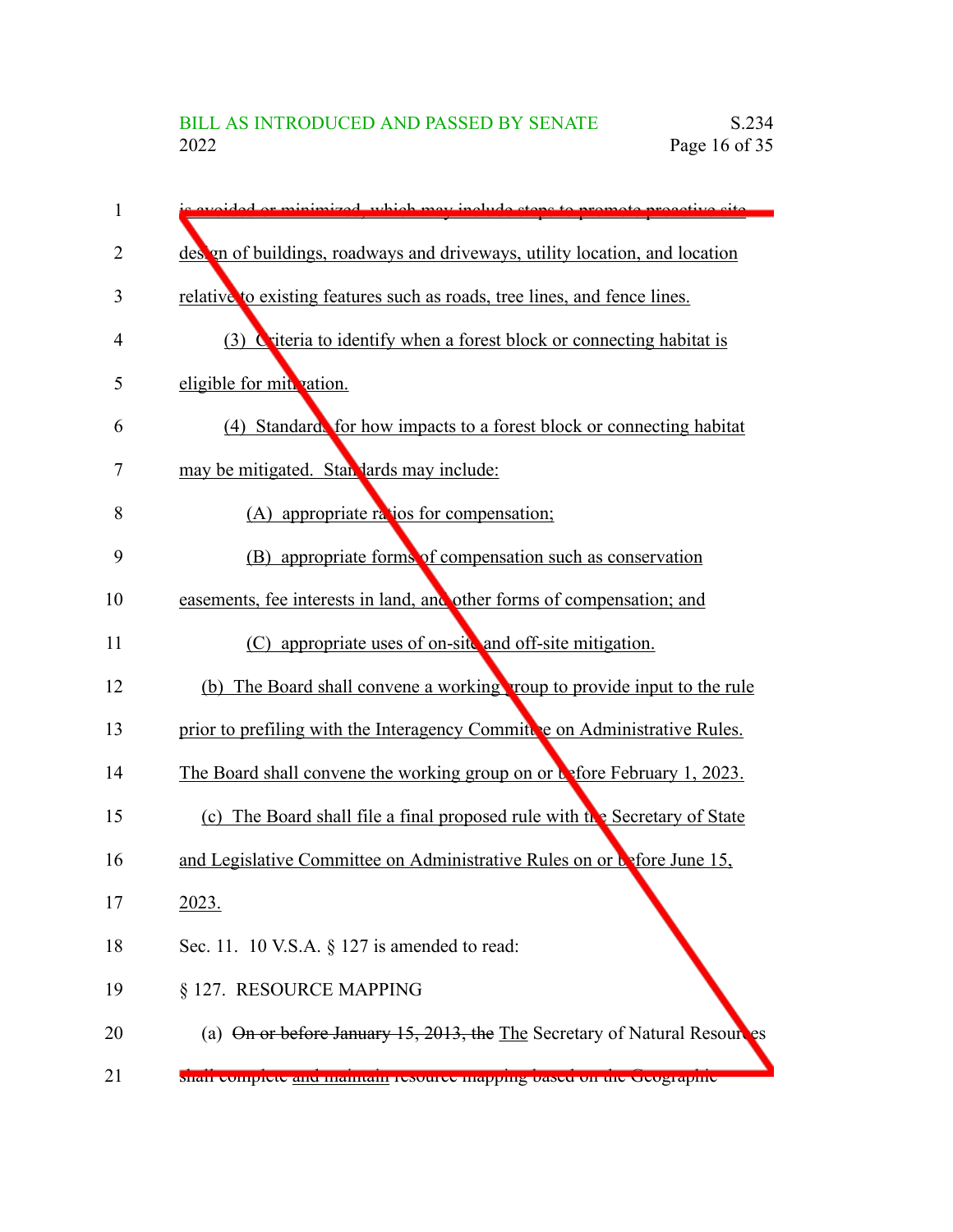| 1              | Information System (GIS) or other technology. The manning shall identify         |
|----------------|----------------------------------------------------------------------------------|
| $\overline{2}$ | naterial resources throughout the State, including forest blocks, that may be    |
| 3              | relevan to the consideration of energy projects and projects subject to chapter  |
| $\overline{4}$ | 151 of this title. The Center for Geographic Information shall be available to   |
| 5              | provide assistance to the Secretary in carrying out the GIS-based resource       |
| 6              | mapping.                                                                         |
| 7              | (b) The Secretary of Natural Resources shall consider the GIS-based              |
| 8              | resource maps developed under subsection (a) of this section when providing      |
| 9              | evidence and recommendations to the Public Utility Commission under              |
| 10             | 30 V.S.A. $\S$ 248(b)(5) and when commenting on or providing                     |
| 11             | recommendations under chapter 151 of this title to District Commissions on       |
| 12             | other projects.                                                                  |
| 13             | (c) The Secretary shall establish and mainta n written procedures that           |
| 14             | include a process and science-based criteria for upor ting resource maps         |
| 15             | developed under subsection (a) of this section. Before stablishing or revising   |
| 16             | these procedures, the Secretary shall provide opportunities for affected parties |
| 17             | and the public to submit relevant information and recommendations.               |
| 18             | *** Roads ***                                                                    |
| 19             | Sec. 12. 10 V.S.A. $\S$ 6001 is amended to read:                                 |
| 20             | § 6001. DEFINITIONS                                                              |
| 21             | As useu in uns chapter.                                                          |

As used in this chapter: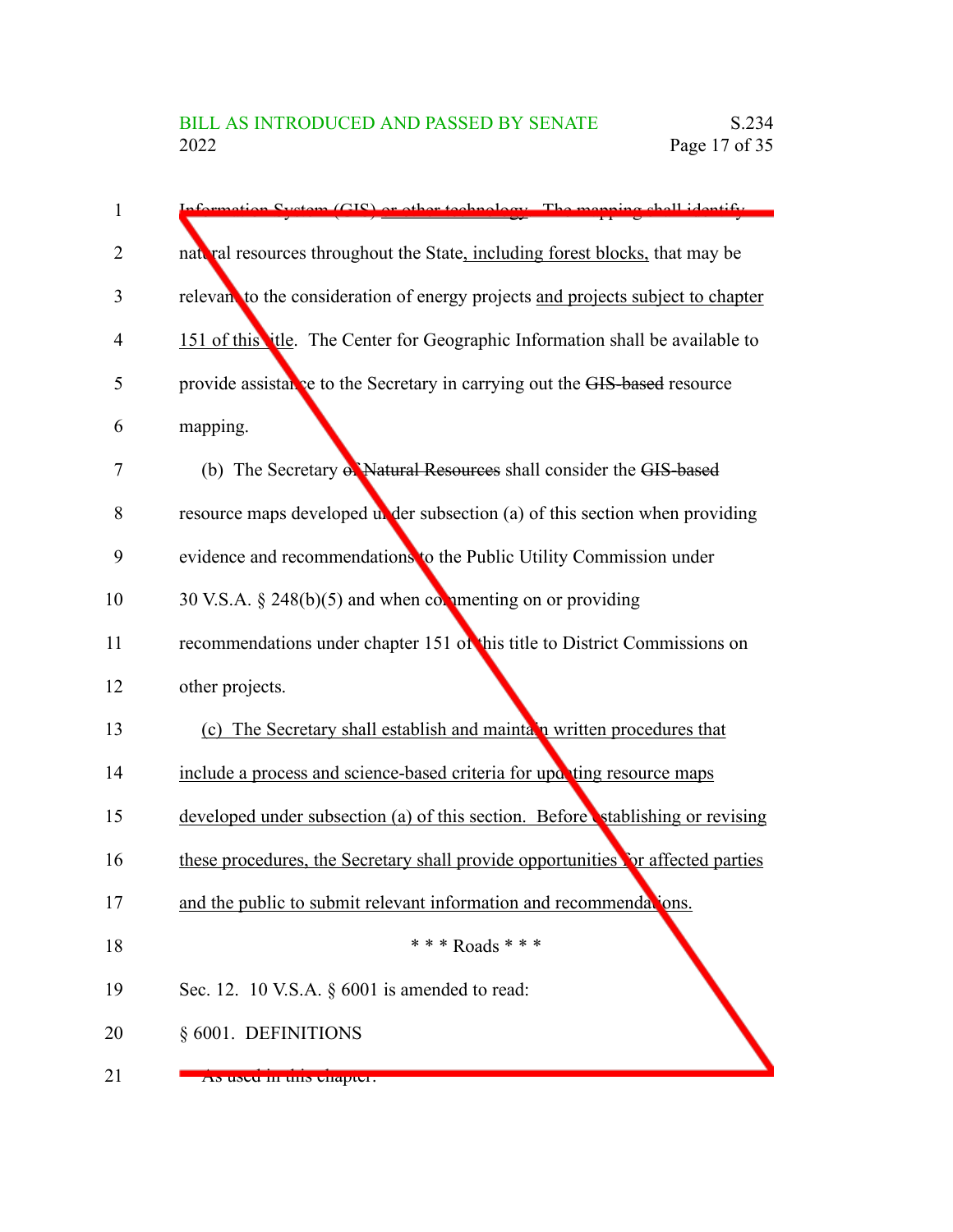| $(3)(A)$ "Development" means each of the following:                               |
|-----------------------------------------------------------------------------------|
| * * *                                                                             |
| (xi) The construction of a road, roads, driveway, or driveways,                   |
| which in combination is greater than 2,000 feet, to provide access to or within   |
| a tract or tracts of k ad of more than one acre owned or controlled by a person.  |
| (I) For the purposes of determining jurisdiction under this                       |
| subdivision (xi), any tract of tracts of land that will be provided access by the |
| road or driveway is involved land.                                                |
| (II) As used in this vibility using (xi), "road" shall include any                |
| new road or upgrade of a class 4 highway by a person other than a                 |
| municipality, including a road that will be unsferred to or maintained by a       |
| municipality after its construction or upgrade. For the purposes of this          |
| subdivision (II), routine maintenance of a class 4 h. hway or stormwater          |
| improvement required pursuant to section 1264 of this the shall not constitute    |
| an "upgrade."                                                                     |
| (aa) Routine maintenance shall include replating a culvert                        |
| or ditch, applying new stone, grading, or making repairs after adverse weather.   |
| (bb) Routine maintenance shall not include changing the                           |
| size of the road, changing the location or layout of the road, or adding          |
|                                                                                   |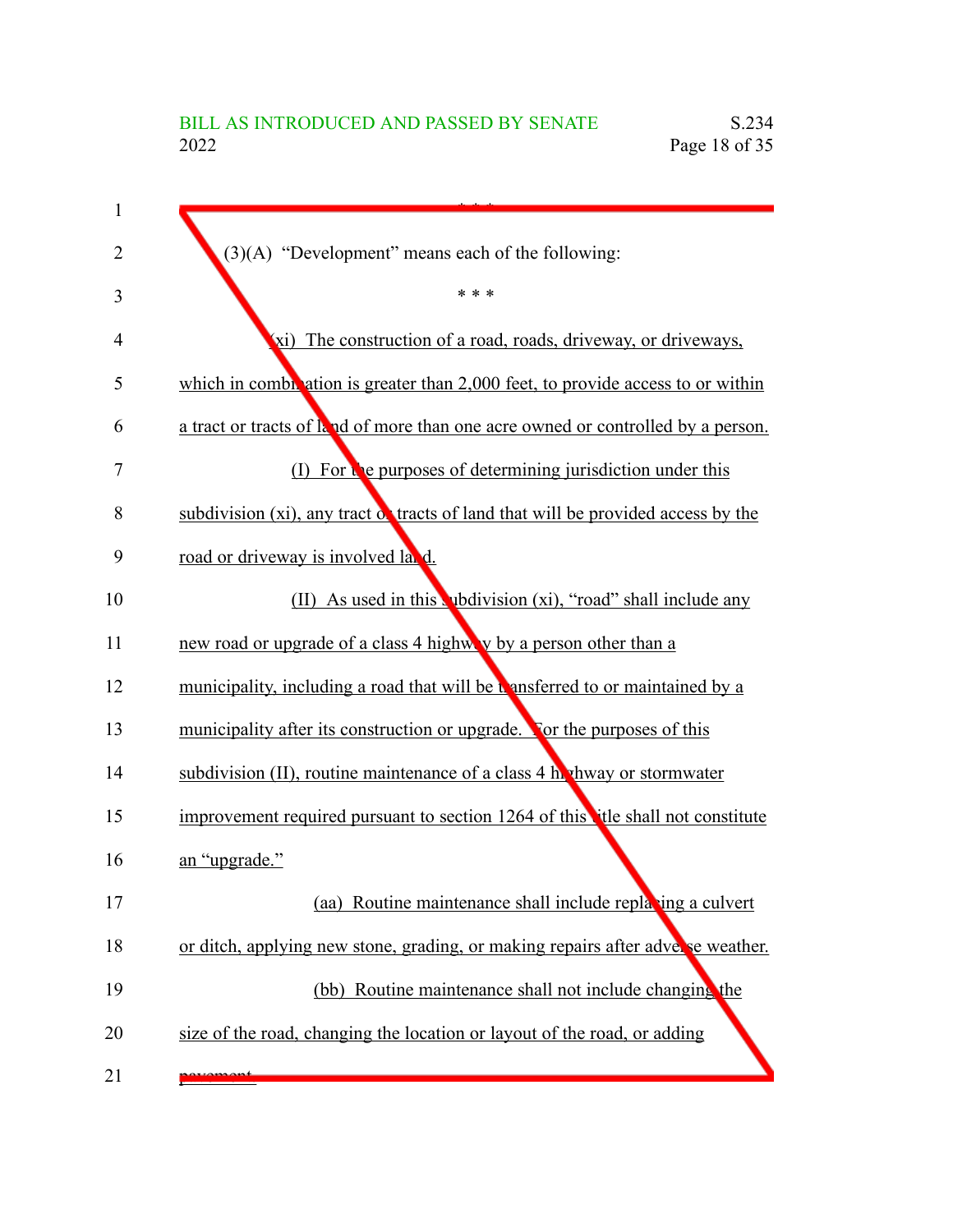| 1  | (III) For the purpose of determining the length under this                          |
|----|-------------------------------------------------------------------------------------|
| 2  | sub livision (xi), the length of all roads and driveways within the tract or tracts |
| 3  | of land constructed within any continuous period of 10 years after October 1,       |
| 4  | 2020 shall e included.                                                              |
| 5  | This subdivision (xi) shall not apply to:<br>$\bf W$                                |
| 6  | (a) a road constructed for a municipal, county, or State                            |
| 7  | purpose; a utility corridar of an electric transmission or distribution company;    |
| 8  | or a road located entirely within a designated downtown or neighborhood             |
| 9  | development area; and                                                               |
| 10 | (bb) a road used rimarily for farming or forestry purposes                          |
| 11 | unless used for a residential purpose.                                              |
| 12 | * * *                                                                               |
| 13 | * * * Wood Products Manufacturers * * *                                             |
| 14 | Sec. 13. 10 V.S.A. § 6001 is amended to read:                                       |
| 15 | § 6001. DEFINITIONS                                                                 |
| 16 | * * *                                                                               |
| 17 | (48) "Wood products manufacturer" means a manufacturer that                         |
| 18 | aggregates wood products from forestry operations and adds value brough             |
| 19 | processing or marketing in the wood products supply chain or directly to            |
| 20 | consumers through retail sales. "Wood products manufacturer" includes               |
| 21 | sawinnis, veneer minis, puip minis, pener minis, producers of mewood,               |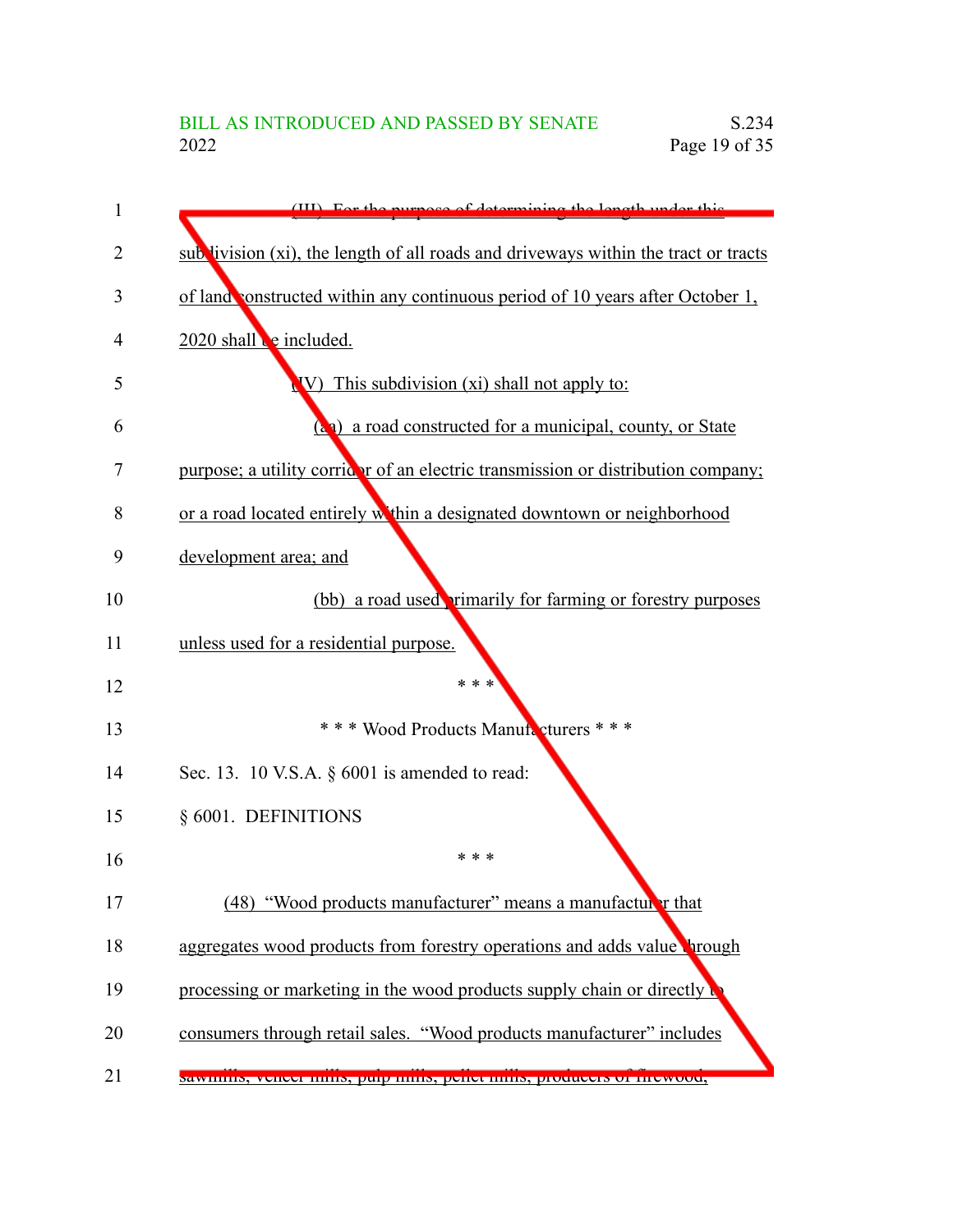| $\mathbf{1}$   | adabine mulab and fual waad, and lag and pulp concentration varde                      |
|----------------|----------------------------------------------------------------------------------------|
| $\overline{2}$ | "Wo od products manufacturer" does not include facilities that purchase,               |
| 3              | market, and resell finished goods, such as wood furniture, wood pellets, and           |
| 4              | milled lumeer, without first receiving wood products from forestry operations.         |
| 5              | (49) "Wood product" means logs, pulpwood, veneer wood, bolt wood,                      |
| 6              | wood chips, stud wood, poles, pilings, biomass, fuel wood, maple sap, and              |
| 7              | bark.                                                                                  |
| 8              | Sec. 14. 10 V.S.A. § 6086(c) is amended to read:                                       |
| 9              | $(c)(1)$ Permit conditions. A permit may contain such requirements and                 |
| 10             | conditions as are allowable proper vercise of the police power and which that          |
| 11             | are appropriate within the respect to subdivisions $(a)(1)$ through $(10)$ of this     |
| 12             | section, including those set forth in 24 V.S.A. $\S$ 4414(4), 4424(a)(2),              |
| 13             | $4414(1)(D)(i)$ , $4463(b)$ , and $4464$ , the dedication of lands for public use, and |
| 14             | the filing of bonds to ensure compliance. The requirements and conditions              |
| 15             | incorporated from Title 24 may be applied whether or not a local plan has been         |
| 16             | adopted. General requirements and conditions may be established by rule of             |
| 17             | the Natural Resources Board.                                                           |
| 18             | (2) Permit conditions on a wood products manufacturer.                                 |
| 19             | (A) A permit condition that sets hours of operation for a wood                         |
| 20             | products manufacturer shall only be imposed to mitigate an impact under                |
| 21             | $s$ uvurvision (a)(1), (2), or (o) or uns section.                                     |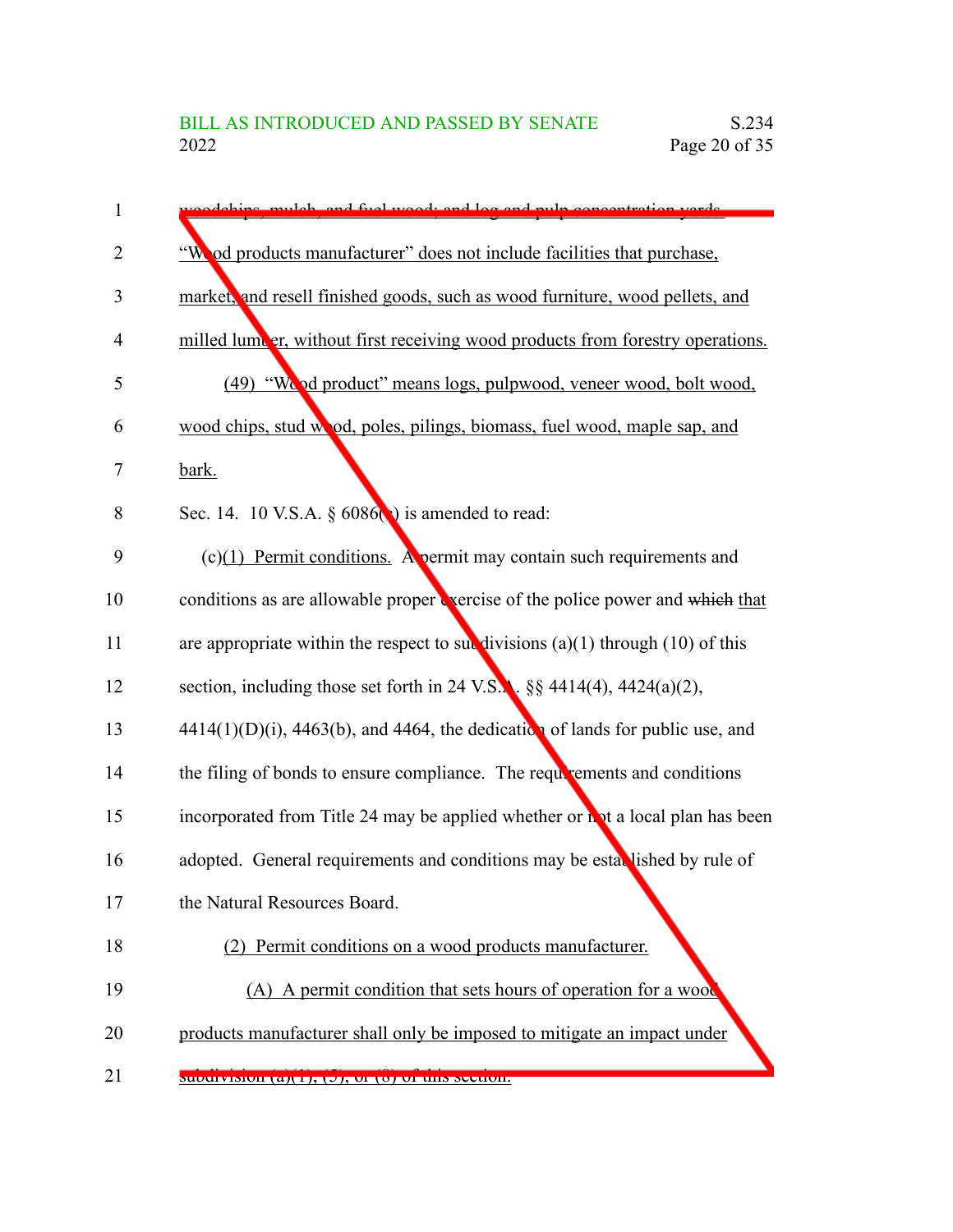| 1              | $(D)$ If an advance impact under subdivision $(a)(1)$ $(5)$ or $(8)$ of this     |
|----------------|----------------------------------------------------------------------------------|
| $\overline{2}$ | section would result, a permit with conditions shall allow the manufacturer to   |
| 3              | operate while mitigating these impacts. A permit with conditions that mitigate   |
| 4              | these impacts shall allow for deliveries of wood products from forestry          |
| 5              | operations to the manufacturer outside permitted hours of operation, including   |
| 6              | nights, weekends, and holidays, for the number of days demonstrated by the       |
| 7              | manufacturer as necessary to enable business operations, not to exceed 90 days   |
| 8              | per year.                                                                        |
| 9              | (3) Permit with conditions on the delivery of wood heat fuels. A permit          |
| 10             | with conditions issued to a wood products manufacturer that produces wood        |
| 11             | chips, pellets, cord wood, or other fuel yood used for heat shall allow          |
| 12             | shipment of that fuel wood from the manual cturer to the end user outside        |
| 13             | permitted hours of operation, including nights, veekends, and holidays, from     |
| 14             | October 1 through April 30 of each year. Permits with conditions shall           |
| 15             | mitigate the undue adverse impacts while enabling the verations of the           |
| 16             | manufacturer.                                                                    |
| 17             | (4) Permit amendments. A wood products manufacturer holding a                    |
| 18             | permit may request an amendment to existing permit conditions related to         |
| 19             | hours of operation and seasonal restrictions to be consistent with subdivisions  |
| 20             | $(2)$ and $(3)$ of this subsection. Requests for condition amendments under this |
| 21             | SUUSTUUDI SHAH HUU UU SUU CULIU TUU ZAU KUIU JENEPA                              |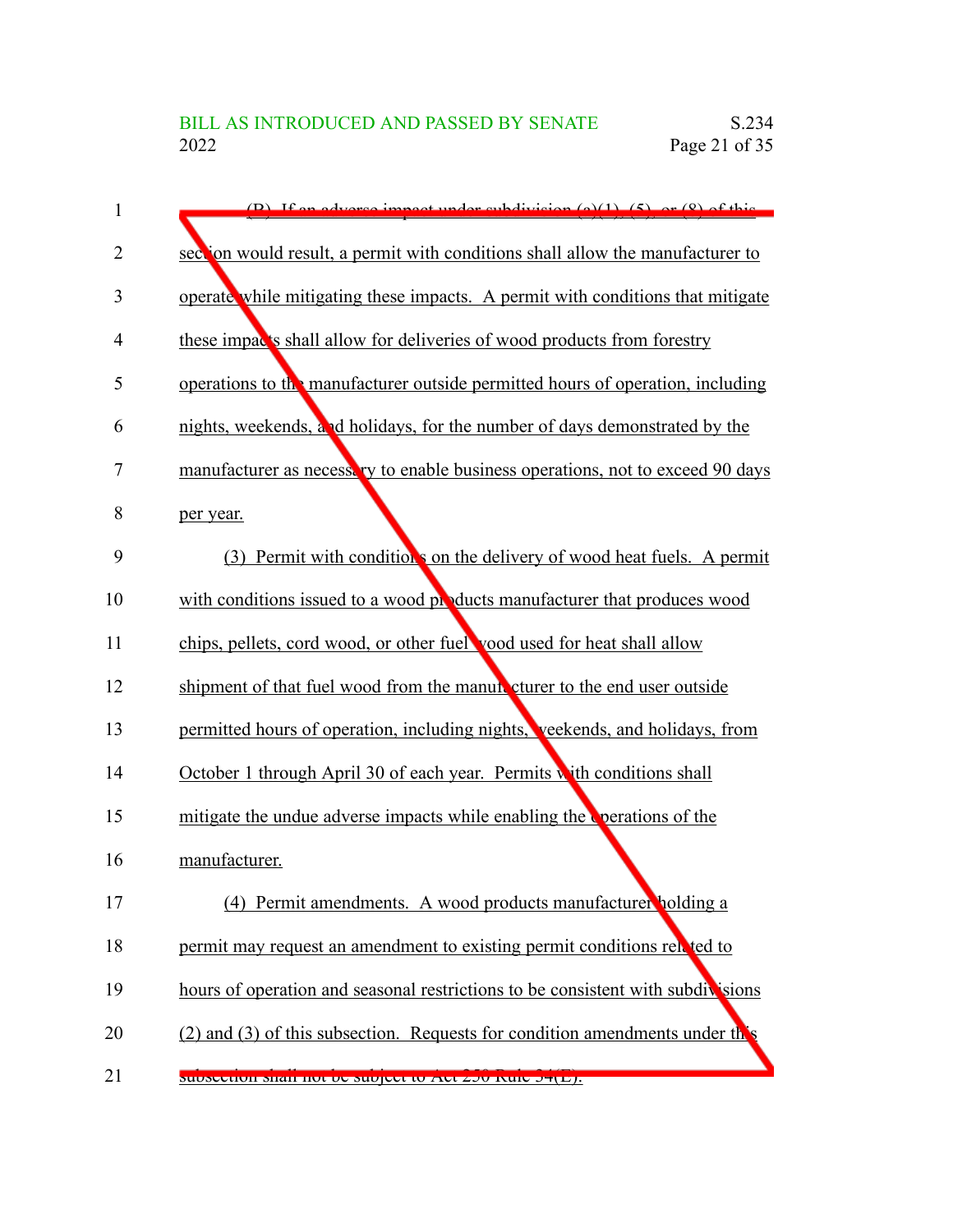| * * * $\bigcap_{n \geq 0} \{x \in \mathcal{X} \mid x \in \mathcal{X} \}$       |
|--------------------------------------------------------------------------------|
| Sec 15. 10 V.S.A. § 6001 is amended to read:                                   |
| § 6001 DEFINITIONS                                                             |
| * * *                                                                          |
| $(3)(A)$ "Nevelopment" means each of the following:                            |
| (i) The construction of improvements on a tract or tracts of land,             |
| owned or controlled by a person, involving more than 10 acres of land within a |
| radius of five miles of any point on any involved land, for commercial or      |
| industrial purposes in a municipality that has adopted permanent zoning and    |
| subdivision bylaws.                                                            |
| (ii) The construction of improvements on a tract or tracts of land,            |
| owned or controlled by a person, involving more than one acre of land within   |
| a radius of five miles of any point on any involved land, for commercial or    |
| industrial purposes on more than one acre of land within a municipality that   |
| has not adopted permanent zoning and subdivision byla vs.                      |
| * * *                                                                          |
| *** Study Committee; Effective Date ***                                        |
| Sec. 16. STUDY COMMITTEE; NATURAL RESOURCES BOARD                              |
| <b>STRUCTURE</b>                                                               |
| (a) There is created a study committee on the structure and function of        |
| raturar resources doard. The group shall consist of eight includers, rout      |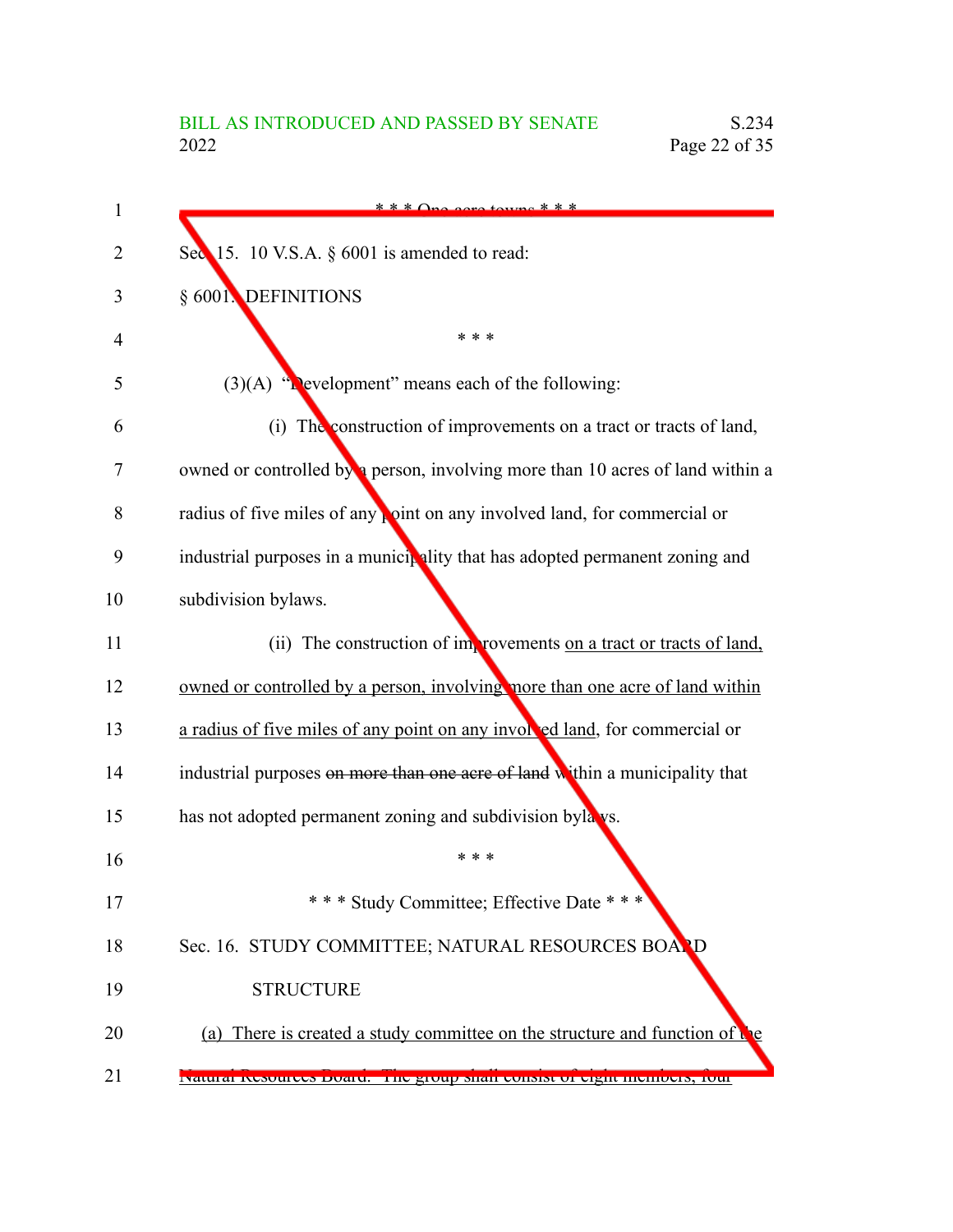| 1  | inted by the Speaker of the House and four eppointed by the Committee.             |
|----|------------------------------------------------------------------------------------|
| 2  | on Committees.                                                                     |
| 3  | The group shall hear from various stakeholder groups on how to<br>(b)              |
| 4  | enhance the administration of the Act 250 program, including considerations        |
| 5  | $\underline{\text{of}}$ :                                                          |
| 6  | (1) the membership of the Board;                                                   |
| 7  | (2) the appointment process;                                                       |
| 8  | (3) grounds for removing a member from the Board;                                  |
| 9  | (4) the responsibilities and authorities of the Board and District                 |
| 10 | Commissions;                                                                       |
| 11 | (5) funding of the operation of the Board, District Commissions, and the           |
| 12 | Act 250 program; and                                                               |
| 13 | (6) the handling of appeals issued by the $D_{\text{a}}$ trict Commissions and the |
| 14 | Board.                                                                             |
| 15 | (c) On or before December 31, 2022, the group shall report back to the             |
| 16 | General Assembly with any proposed changes to the structure and function of        |
| 17 | the Natural Resources Board.                                                       |
| 18 | * * * Effective Date * * *                                                         |
| 19 | Sec. 17. EFFECTIVE DATE                                                            |
| 20 | THIS act shall take effect on July 1, 2022.                                        |

*\* \* \* Municipal Zoning \* \* \**

*Sec. 1. 24 V.S.A. § 2793e is amended to read:*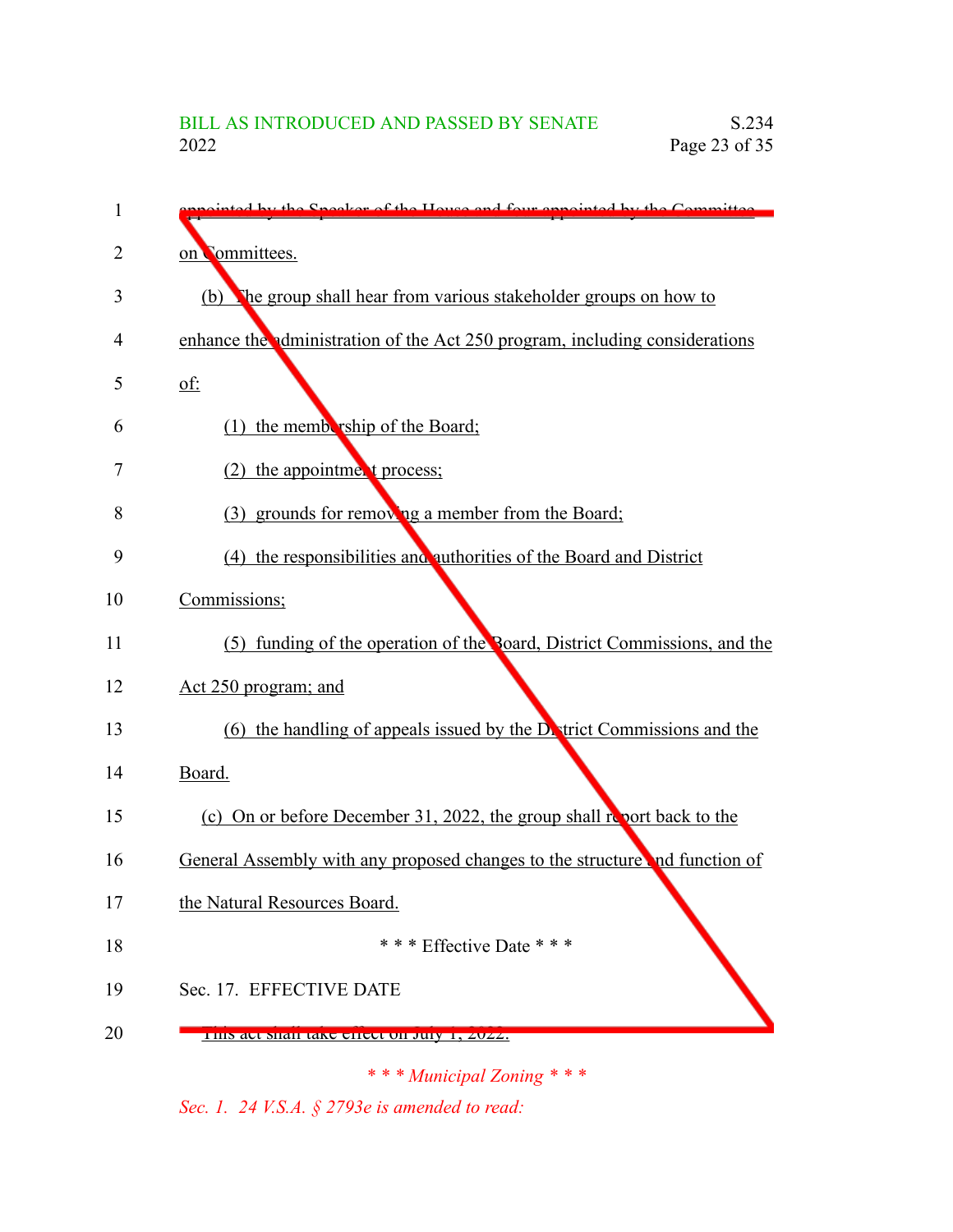## *§ 2793e. NEIGHBORHOOD PLANNING AREAS; DESIGNATION OF NEIGHBORHOOD DEVELOPMENT AREAS*

*(a) Purpose. This section is intended to encourage a municipality to plan for new and infill housing in the area including and immediately encircling its designated downtown, village center, new town center, or within its designated growth center in order to provide needed housing and to further support the commercial establishments in the designated center. To support this goal, this section sets out a two-component process.*

*\* \* \**

#### *(b) Definitions.*

*(1) "Neighborhood planning area" means an automatically delineated area including and encircling a downtown, village center, or new town center designated under this chapter or within a growth center designated under this chapter. A neighborhood planning area is used for the purpose of identifying locations suitable for new and infill housing that will support a development pattern that is compact, oriented to pedestrians, and consistent with smart growth principles. To ensure a compact settlement pattern, the outer boundary of a neighborhood planning area shall be located entirely within the boundaries of the applicant municipality, unless a joint application is submitted by more than one municipality, and shall be determined:*

*(c) Application for designation of a neighborhood development area. The State Board shall approve a neighborhood development area if the application demonstrates and includes all of the following elements:*

*\* \* \**

*\* \* \**

*(5) The proposed neighborhood development area consists of those portions of the neighborhood planning area that are appropriate for new and infill housing, excluding identified flood hazard and fluvial erosion areas, except those areas containing preexisting development in areas suitable for infill development as defined in § 29-201 of the Vermont Flood Hazard Area and River Corridor Rule. In determining what areas are most suitable for new and infill housing, the municipality shall balance local goals for future land use, the availability of land for housing within the neighborhood planning area, and the smart growth principles. Based on those considerations, the municipality shall select an area for neighborhood development area designation that:*

*(A) Avoids or that minimizes to the extent feasible the inclusion of "important natural resources" as defined in subdivision 2791(14) of this title.*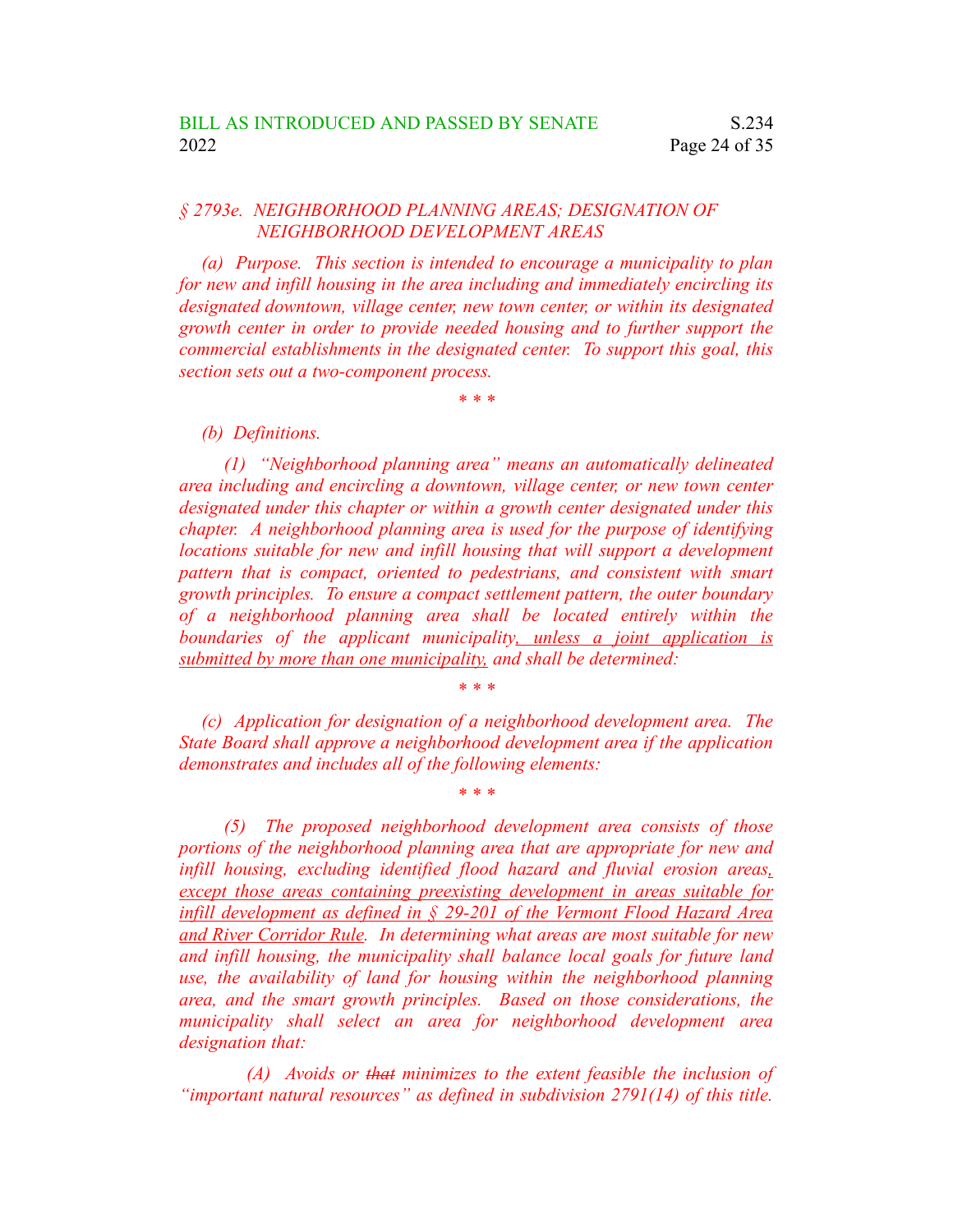*If an "important natural resource" is included within a proposed neighborhood development area, the applicant shall identify the resource, explain why the resource was included, describe any anticipated disturbance to such resource, and describe why the disturbance cannot be avoided or minimized. If the neighborhood development area includes flood hazard areas or river corridors, the local bylaws shall contain provisions consistent with the Agency of Natural Resources' rules required under 10 V.S.A. § 754(a) to ensure that new infill development within a neighborhood development area occurs outside the flood hazard area and will not cause or contribute to fluvial erosion hazards within the river corridor. If the neighborhood development area includes flood hazard areas or river corridors, local bylaws shall also contain provisions to protect river corridors outside the neighborhood development area consistent with the Agency of Natural Resources' rules required under 10 V.S.A. § 754(a).*

*\* \* \**

*(6) The neighborhood development area is served by:*

*(A) municipal sewer infrastructure; or*

*(B) a community or alternative wastewater system approved by the Agency of Natural Resources. [Repealed.]*

*(7) The municipal bylaws allow minimum net residential densities within the neighborhood development area greater than or equal to four single-family detached dwelling units per acre for all identified residential uses or residential building types, exclusive of accessory dwelling units, or no not fewer than the average existing density of the surrounding neighborhood, whichever is greater. The methodology for calculating density shall be established in the guidelines developed by the Department pursuant to subsection 2792(d) of this title.*

*\* \* \**

*Sec. 2. 24 V.S.A. § 2793b is amended to read:*

*§ 2793b. DESIGNATION OF NEW TOWN CENTER DEVELOPMENT DISTRICTS*

*\* \* \**

*(b) Within 45 days of receipt of a completed application, the State Board shall designate a new town center development district if the State Board finds, with respect to that district, the municipality has:*

*\* \* \**

*(2) Provided a community investment agreement that has been executed*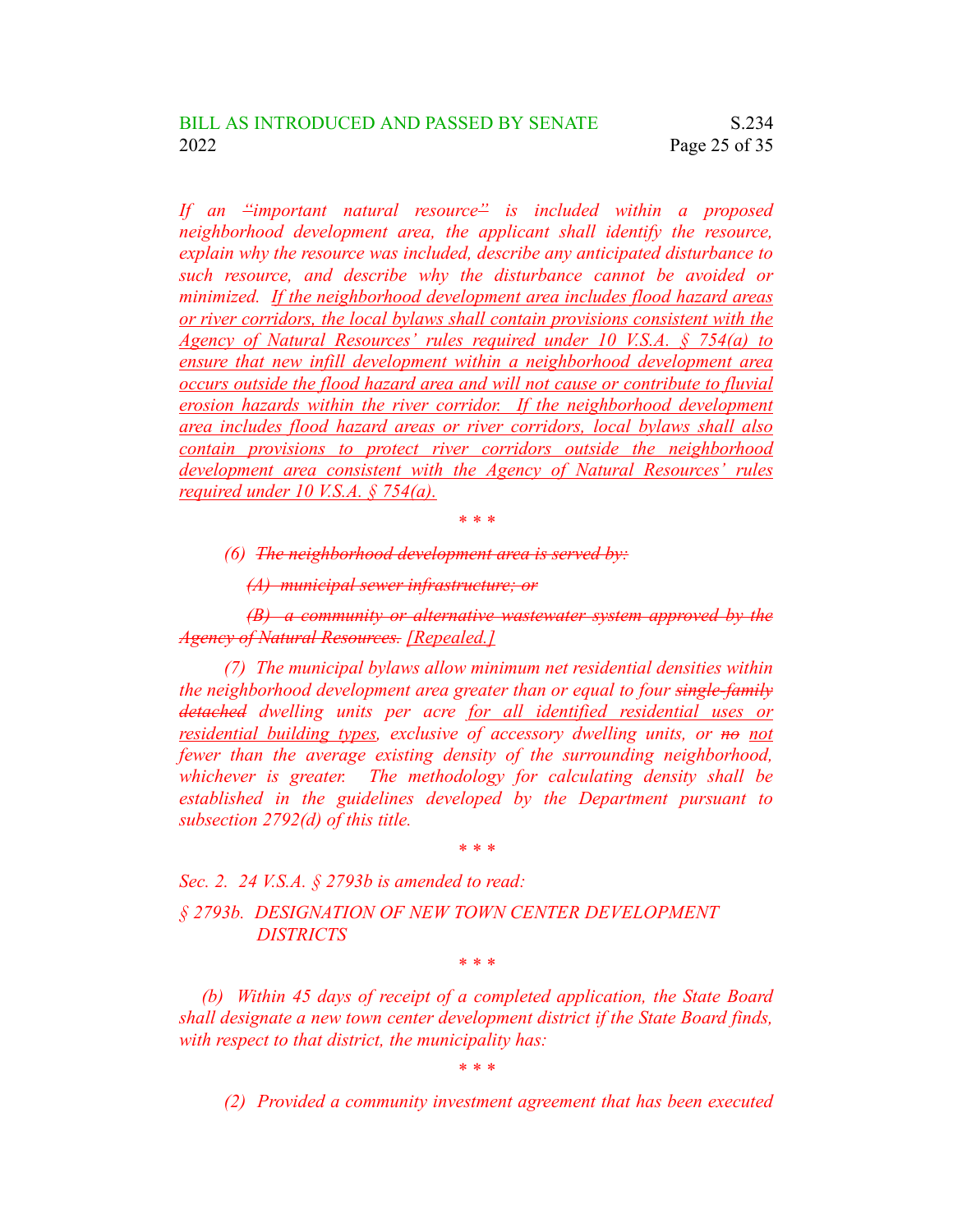*by authorized representatives of the municipal government, businesses and property owners within the district, and community groups with an articulated purpose of supporting downtown interests, and contains the following:*

*\* \* \**

*(B) Regulations enabling high densities that are greater not less than four dwelling units, including all identified residential uses or residential building types, per acre and not less than those allowed in any other part of the municipality not within an area designated under this chapter.*

*\* \* \**

*Sec. 3. 24 V.S.A. § 4449 is amended to read:*

*§ 4449. ZONING PERMIT, CERTIFICATE OF OCCUPANCY, AND MUNICIPAL LAND USE PERMIT*

*(a) Within any municipality in which any bylaws have been adopted:*

*\* \* \**

*(4) No municipal land use permit issued by an appropriate municipal panel or administrative officer, as applicable, for a site plan or conditional use shall be considered abandoned or expired unless more than two years has passed since the permit approval was issued.*

*\* \* \* Act 250 \* \* \**

*Sec. 4. 10 V.S.A. § 6001 is amended to read: § 6001. DEFINITIONS*

*As used in this chapter:*

*\* \* \**

*(3)(A) "Development" means each of the following:*

*\* \* \**

*(iv) The construction of housing projects such as cooperatives, condominiums, or dwellings, or construction or maintenance of mobile homes or mobile home parks, with 10 or more units, constructed or maintained on a tract or tracts of land, owned or controlled by a person, within a radius of five miles of any point on any involved land and within any continuous period of five years. However:*

*(I) A priority housing project shall constitute a development under this subdivision (iv) only if the number of housing units in the project is:*

*(aa) [Repealed.]*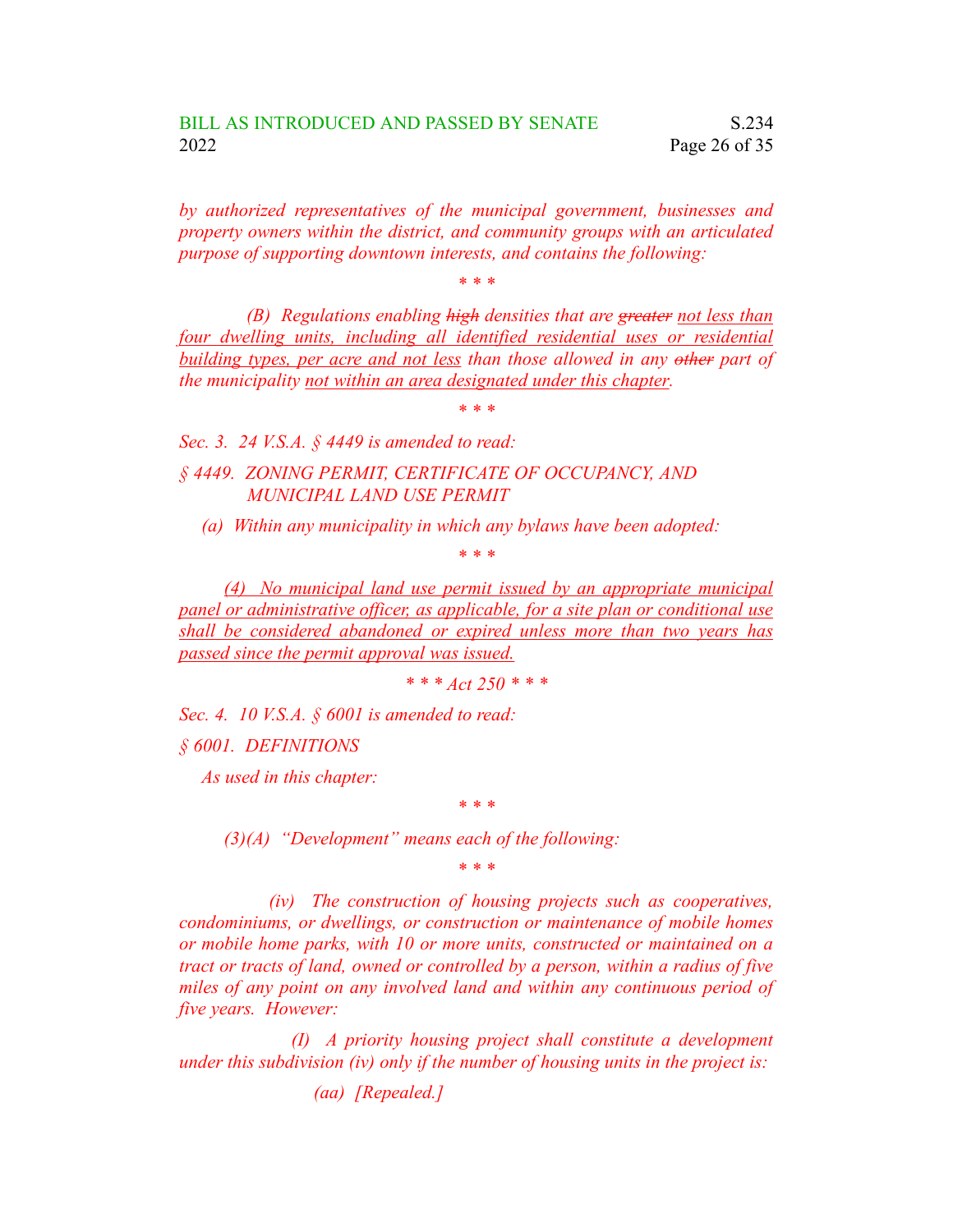*(bb) [Repealed.]*

*(cc) 75 or more, in a municipality with a population of 6,000 or more but less than 10,000.*

*(dd) 50 or more, in a municipality with a population of 3,000 or more but less than 6,000.*

*(ee) 25 or more, in a municipality with a population of less than 3,000. [Repealed.]*

*(ff) Notwithstanding subdivisions (cc) through (ee) of this subdivision (3)(A)(iv)(I), 10 or more if the construction involves the demolition of one or more buildings that are listed on or eligible to be listed on the State or National Register of Historic Places. However, demolition shall not be considered to create jurisdiction under this subdivision (ff) if the Division for Historic Preservation has determined that the proposed demolition will have no adverse effect, will have no adverse effect if specified conditions are met, or will have an adverse effect that will be adequately mitigated. Any imposed conditions shall be enforceable through a grant condition, deed covenant, or other legally binding document.*

*\* \* \**

*(D) The word "development" does not include:*

*\* \* \**

*(IV) Notwithstanding any other provision of this chapter to the contrary, the construction of a priority housing project funded primarily by the American Rescue Plan Act of 2021 only if the mixed income housing project to be constructed contains at least 80 percent of the housing units with a duration of affordability of not less than 30 years.*

*\* \* \**

*(6) "Floodway" means the channel of a watercourse that is expected to flood on an average of at least once every 100 years and the adjacent land areas that are required to carry and discharge the flood of the watercourse, as determined by the Secretary of Natural Resources with full consideration given to upstream impoundments and flood control projects "Flood hazard area" has the same meaning as under section 752 of this title.*

*(7) "Floodway fringe" means an area that is outside a floodway and is flooded with an average frequency of once or more in each 100 years, as determined by the Secretary of Natural Resources with full consideration given to upstream impoundments and flood control projects "River corridor" has the same meaning as under section 752 of this title.*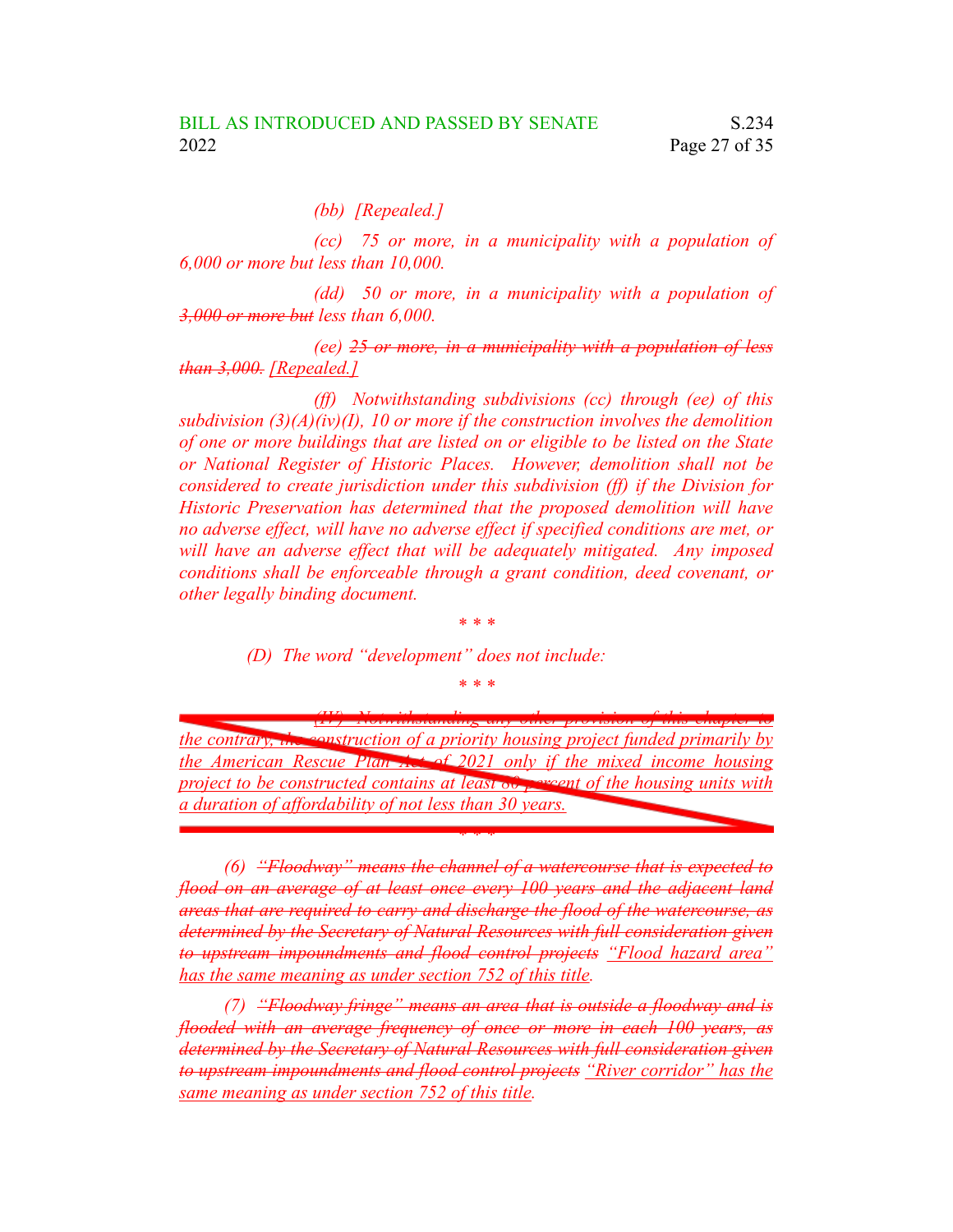*\* \* \**

*(27) "Mixed income housing" means a housing project in which the following apply:*

*(A) Owner-occupied housing. At the option of the applicant, owneroccupied housing may be characterized by either of the following:*

*(i) at least 15 percent of the housing units have a purchase price that at the time of first sale does not exceed 85 percent of the new construction, targeted area purchase price limits established and published annually by the Vermont Housing Finance Agency; or*

*(ii) at least 20 percent of the housing units have a purchase price that at the time of first sale does not exceed 90 percent of the new construction, targeted area purchase price limits established and published annually by the Vermont Housing Finance Agency meet the requirements of affordable owneroccupied housing under subdivision (29)(A) of this section, adjusted for the number of bedrooms, as established and published annually by the Vermont Housing Finance Agency.*

*(B) Rental housing. At least 20 percent of the housing units that are rented constitute affordable housing and have a duration of affordability of For not less than 15 years following the date that rental housing is initially placed in service, at least 20 percent of the housing units meet the requirements of affordable rental housing under subdivision (29)(B) of this section, adjusted for the number of bedrooms, as established and published annually by the Vermont Housing Finance Agency.*

*\* \* \**

*Sec. 5. 10 V.S.A. § 6086 is amended to read:*

*§ 6086. ISSUANCE OF PERMIT; CONDITIONS AND CRITERIA*

*(a) Before granting a permit, the District Commission shall find that the subdivision or development:*

*\* \* \**

*(D) Floodways Flood hazard areas; river corridors. A permit will be granted whenever it is demonstrated by the applicant that, in addition to all other applicable criteria:,*

*(i) the development or subdivision of lands within a floodway flood hazard area or river corridor will not restrict or divert the flow of flood waters floodwaters, cause or contribute to fluvial erosion, and endanger the health, safety, and welfare of the public or of riparian owners during flooding; and*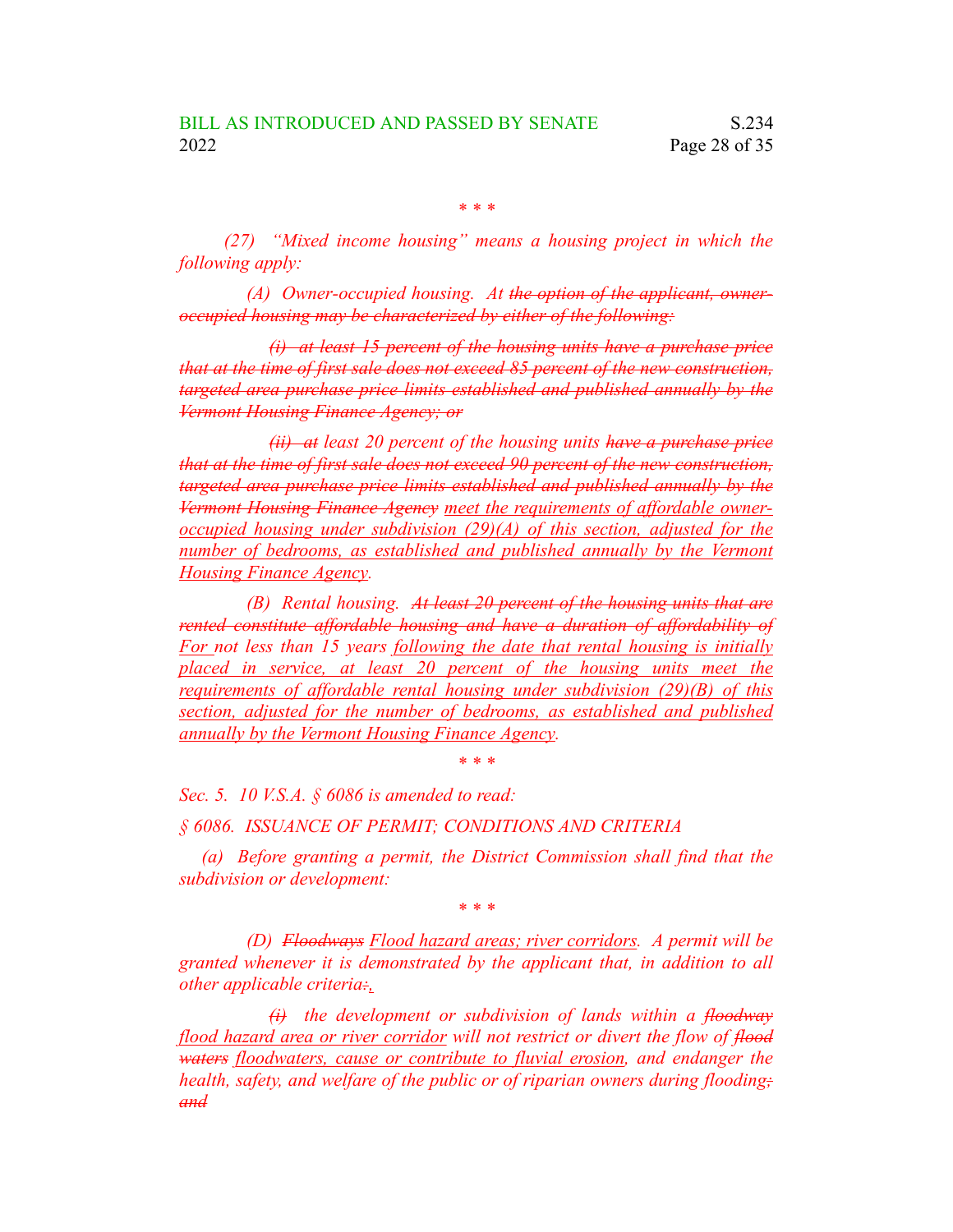*(ii) the development or subdivision of lands within a floodway fringe will not significantly increase the peak discharge of the river or stream within or downstream from the area of development and endanger the health, safety, or welfare of the public or riparian owners during flooding.*

*\* \* \**

*\* \* \* Municipal Response to Act 250 Requests \* \* \**

*Sec. 6. 10 V.S.A. 6086(g) is added to read:*

*(g) If a municipality fails to respond to a request by the applicant within 90 days as to the impacts related to subdivision (a)(6) or (7) of this section, the application will be presumed not to have an unreasonable burden on educational, municipal, or governmental services.*

*\* \* \* Forest Blocks \* \* \**

*Sec. 7. 10 V.S.A. § 6001 is amended to read:*

*§ 6001. DEFINITIONS*

*As used in this chapter:*

*\* \* \**

*(43) "Connecting habitat" means land or water, or both, that links patches of habitat within a landscape, allowing the movement, migration, and dispersal of wildlife and plants and the functioning of ecological processes. A connecting habitat may include features including recreational trails and improvements constructed for farming, logging, or forestry purposes.*

*(44) "Forest block" means a contiguous area of forest in any stage of succession and not currently developed for nonforest use. A forest block may include features including recreational trails, wetlands, or other natural features that do not themselves possess tree cover and improvements constructed for farming, logging, or forestry purposes.*

*(45) "Habitat" means the physical and biological environment in which a particular species of plant or wildlife lives.*

*Sec. 8. 10 V.S.A. § 6086(a)(8) is amended to read:*

*(8) Ecosystem protection; scenic beauty; historic sites.*

*(A) Aesthetics. Will not have an undue adverse effect on the scenic or natural beauty of the area, aesthetics, or historic sites or rare and irreplaceable natural areas.*

*(A)(B) Necessary wildlife habitat and endangered species. A permit will not be granted if it is demonstrated by any party opposing the applicant*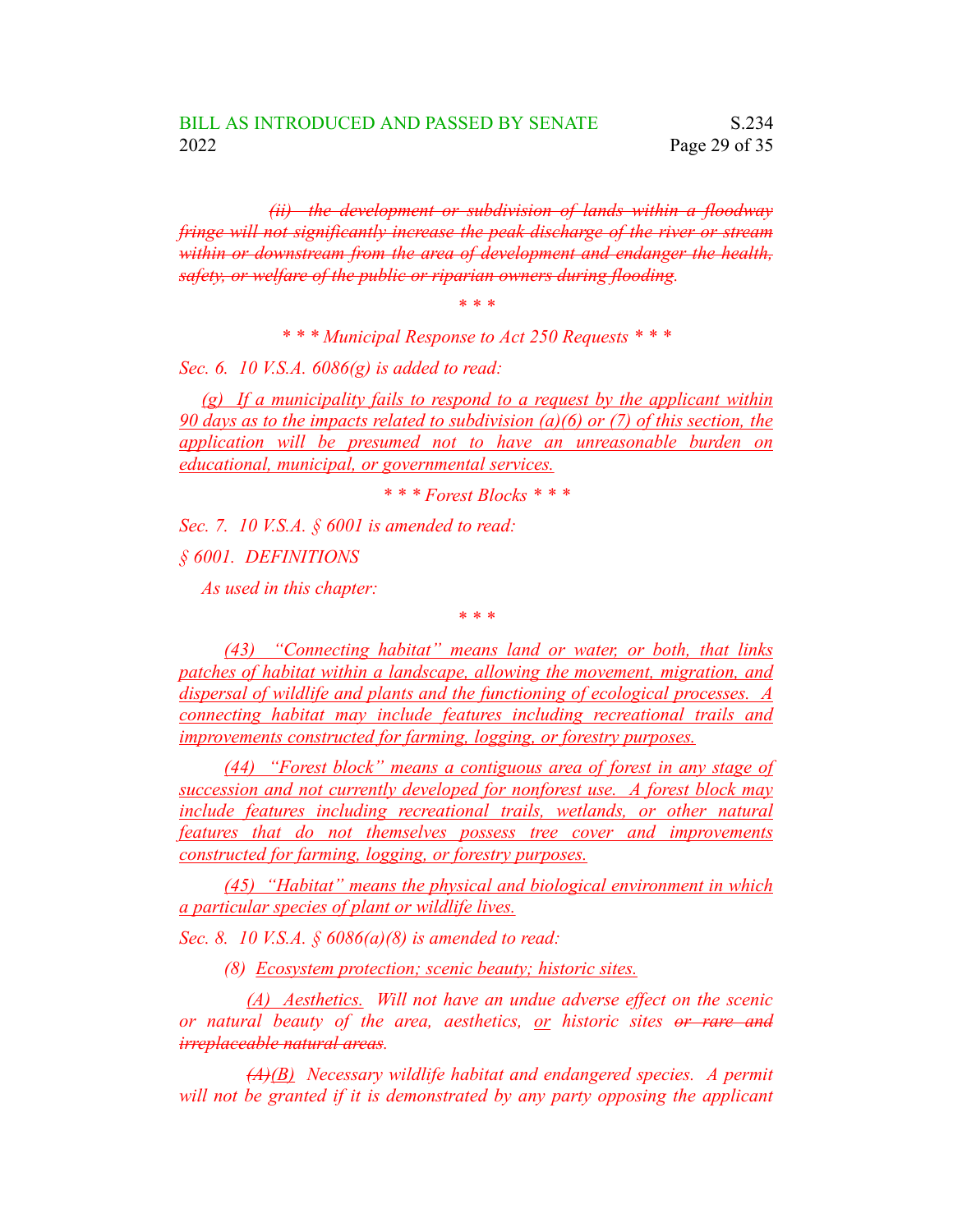*that a development or subdivision will destroy or significantly imperil necessary wildlife habitat or any endangered species; and:*

*(i) the economic, social, cultural, recreational, or other benefit to the public from the development or subdivision will not outweigh the economic, environmental, or recreational loss to the public from the destruction or imperilment of the habitat or species; or*

*(ii) all feasible and reasonable means of preventing or lessening the destruction, diminution, or imperilment of the habitat or species have not been or will not continue to be applied; or*

*(iii) a reasonably acceptable alternative site is owned or controlled by the applicant which that would allow the development or subdivision to fulfill its intended purpose.*

*(C) Forest blocks and connecting habitat. Will not result in an undue adverse impact on forest blocks, connecting habitat, or rare and irreplaceable natural areas. If a project as proposed would result in an undue adverse impact, a permit may only be granted if effects are avoided, minimized, and mitigated in accordance with rules adopted by the Board.*

*Sec. 9. CRITERION 8(C) RULEMAKING*

*(a) The Natural Resources Board (Board), in consultation with the Agency of Natural Resources, shall adopt rules to implement the requirements for the administration of 10 V.S.A. § 6086(a)(8)(C). Rules adopted by the Board shall include:*

*(1) How forest blocks and connecting habitat are further defined, including their size, location, and function, which may include:*

*(A) information that will be available to the public to determine where forest blocks and connecting habitat are located; or*

*(B) advisory mapping resources, how they will be made available, how they will be used, and how they will be updated.*

*(2) Standards establishing how impacts can be avoided, minimized, or mitigated, including how fragmentation of forest blocks or connecting habitat is avoided or minimized, which may include steps to promote proactive site design of buildings, roadways and driveways, utility location, and location relative to existing features such as roads, tree lines, and fence lines.*

*(3) Criteria to identify when a forest block or connecting habitat is eligible for mitigation.*

*(4) Standards for how impacts to a forest block or connecting habitat may be mitigated. Standards may include:*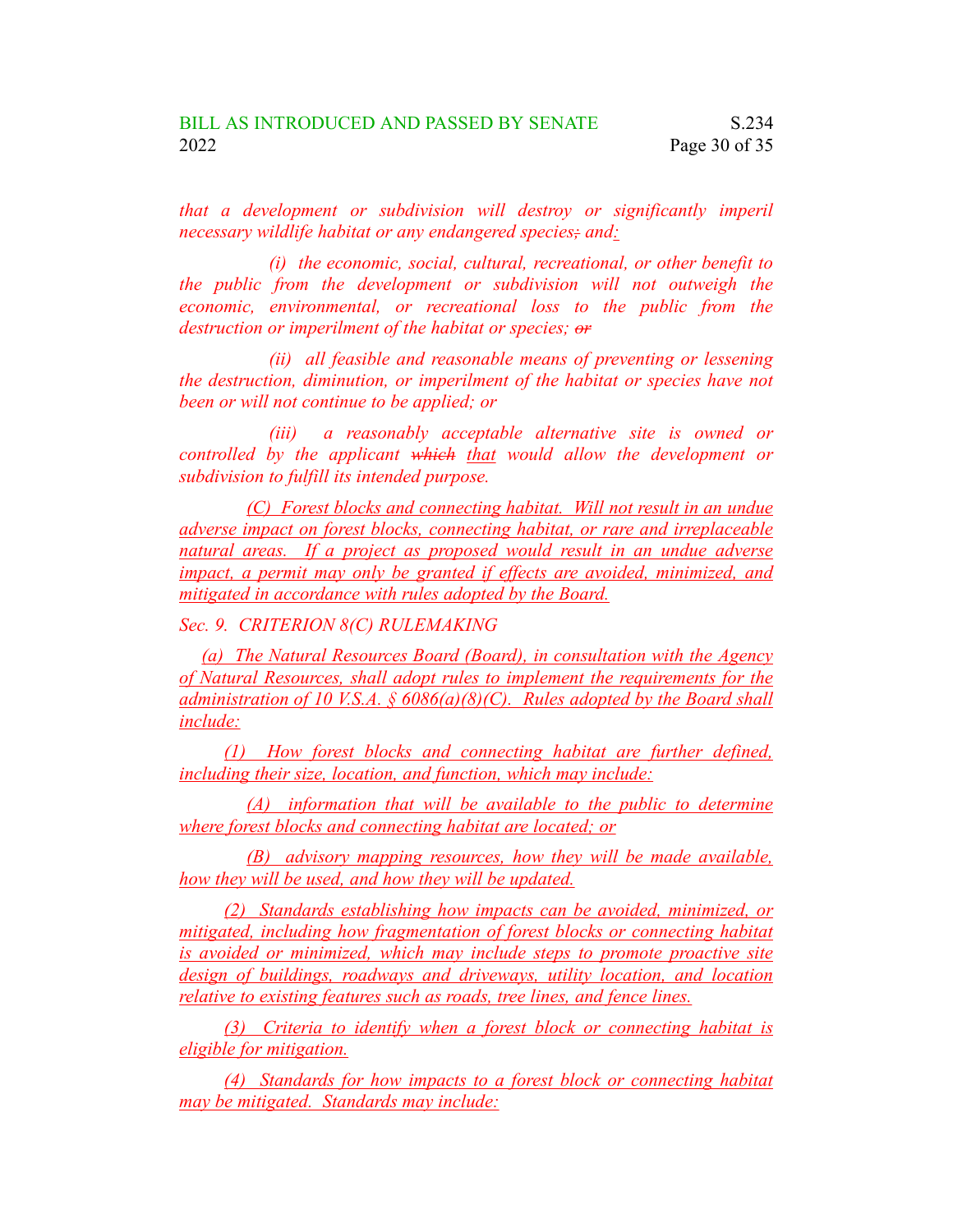*(A) appropriate ratios for compensation;*

*(B) appropriate forms of compensation such as conservation easements, fee interests in land, and other forms of compensation; and*

*(C) appropriate uses of on-site and off-site mitigation.*

*(b) The Board shall convene a working group to provide input to the rule prior to prefiling with the Interagency Committee on Administrative Rules. The Board shall convene the working group on or before June 1, 2023.*

*(c) The Board shall file a final proposed rule with the Secretary of State and Legislative Committee on Administrative Rules on or before June 15, 2024.*

*Sec. 10. 10 V.S.A. § 127 is amended to read:*

*§ 127. RESOURCE MAPPING*

*(a) On or before January 15, 2013, the The Secretary of Natural Resources shall complete and maintain resource mapping based on the Geographic Information System (GIS) or other technology. The mapping shall identify natural resources throughout the State, including forest blocks, that may be relevant to the consideration of energy projects and projects subject to chapter 151 of this title. The Center for Geographic Information shall be available to provide assistance to the Secretary in carrying out the GIS-based resource mapping.*

*(b) The Secretary of Natural Resources shall consider the GIS-based resource maps developed under subsection (a) of this section when providing evidence and recommendations to the Public Utility Commission under 30 V.S.A. § 248(b)(5) and when commenting on or providing recommendations under chapter 151 of this title to District Commissions on other projects.*

*(c) The Secretary shall establish and maintain written procedures that include a process and science-based criteria for updating resource maps developed under subsection (a) of this section. Before establishing or revising these procedures, the Secretary shall provide opportunities for affected parties and the public to submit relevant information and recommendations.*

*\* \* \* Roads \* \* \**

*Sec. 11. 10 V.S.A. § 6001 is amended to read: § 6001. DEFINITIONS*

*As used in this chapter:*

*\* \* \**

*(3)(A) "Development" means each of the following:*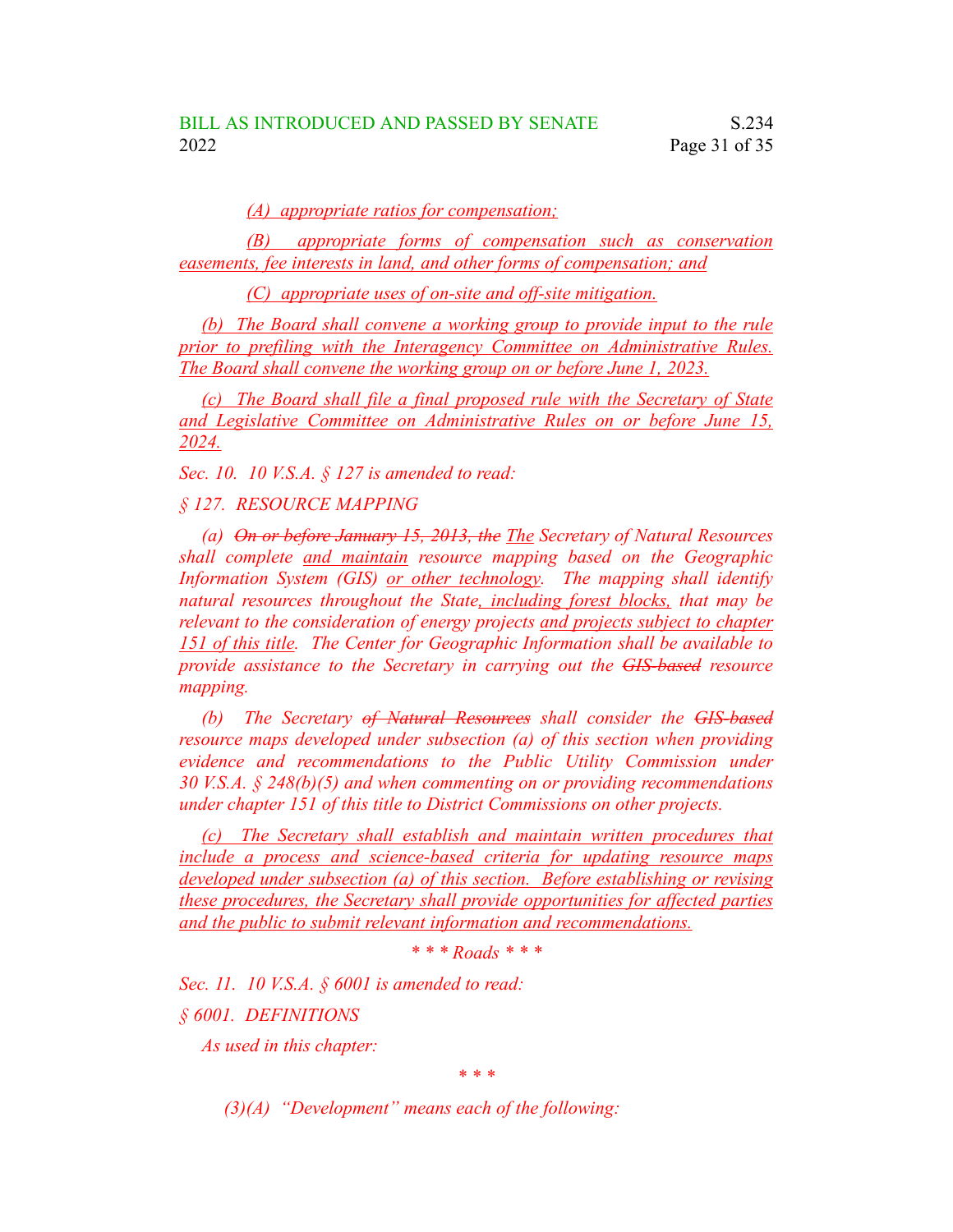*\* \* \**

*(xi) The construction of a road, roads, driveway, or driveways, which as a single road or driveway is greater than 800 feet, or which in combination is greater than 2,000 feet, to provide access to or within a tract or tracts of land of more than one acre owned or controlled by a person.*

*(I) For the purposes of determining jurisdiction under this subdivision (xi), any tract or tracts of land that will be provided access by the road or driveway is involved land.*

*(II) As used in this subdivision (xi), "road" shall include any new road or upgrade of a class 4 highway by a person other than a municipality, including a road that will be transferred to or maintained by a municipality after its construction or upgrade. For the purposes of this subdivision (II), routine maintenance of a class 4 highway or stormwater improvement required pursuant to section 1264 of this title shall not constitute an "upgrade."*

*(aa) Routine maintenance shall include replacing a culvert or ditch, increasing the size or configuration of an existing drainage structure to improve resiliency, applying new stone, grading, or making repairs after adverse weather.*

*(bb) Routine maintenance shall not include changing the size of the road, changing the location or layout of the road, or adding pavement unless undertaken to improve the function of an existing drainage structure.*

*(III) For the purpose of determining the length under this subdivision (xi), the length of all roads and driveways within the tract or tracts of land constructed within any continuous period of 10 years after October 1, 2020 shall be included.*

*(IV) This subdivision (xi) shall not apply to:*

*(aa) a road constructed for a municipal, county, or State purpose; a utility corridor of an electric transmission or distribution company; or a road located entirely within a designated downtown or neighborhood development area; and*

*(bb) a road used primarily for farming or forestry purposes unless used for a residential purpose.*

*\* \* \**

*\* \* \* Wood Products Manufacturers \* \* \**

*Sec. 12. 10 V.S.A. § 6001 is amended to read:*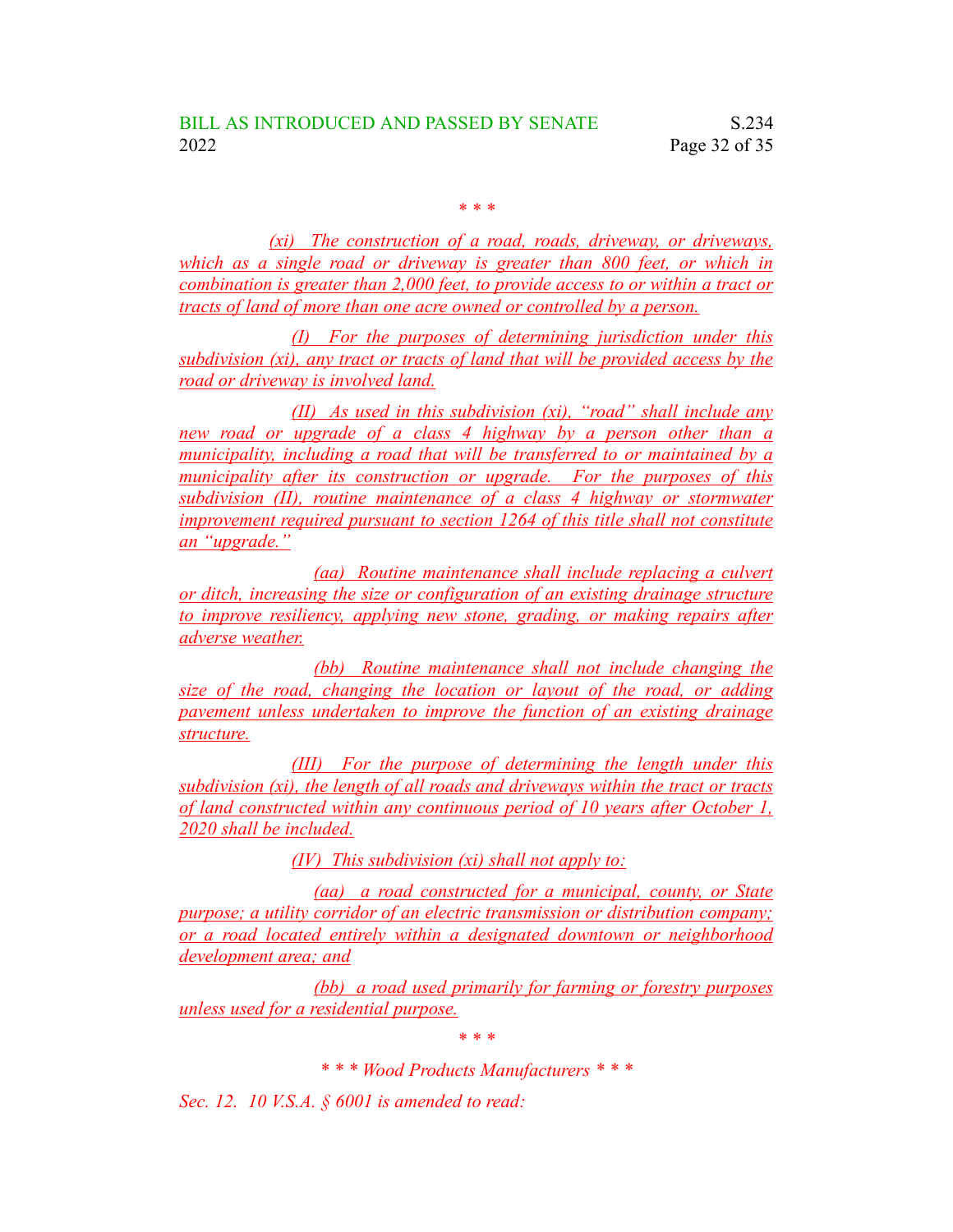*§ 6001. DEFINITIONS*

*\* \* \**

*(47) "Wood products manufacturer" means a manufacturer that aggregates wood products from forestry operations and adds value through processing or marketing in the wood products supply chain or directly to consumers through retail sales. "Wood products manufacturer" includes sawmills; veneer mills; pulp mills; pellet mills; producers of firewood, woodchips, mulch, and fuel wood; and log and pulp concentration yards. "Wood products manufacturer" does not include facilities that purchase, market, and resell finished goods, such as wood furniture, wood pellets, and milled lumber, without first receiving wood products from forestry operations.*

*(48) "Wood product" means logs, pulpwood, veneer wood, bolt wood, wood chips, stud wood, poles, pilings, biomass, fuel wood, maple sap, and bark.*

*Sec. 13. 10 V.S.A. § 6086(c) is amended to read:*

*(c)(1) Permit conditions. A permit may contain such requirements and conditions as are allowable proper exercise of the police power and which that are appropriate within the respect to subdivisions (a)(1) through (10) of this section, including those set forth in 24 V.S.A. §§ 4414(4), 4424(a)(2), 4414(1)(D)(i), 4463(b), and 4464, the dedication of lands for public use, and the filing of bonds to ensure compliance. The requirements and conditions incorporated from Title 24 may be applied whether or not a local plan has been adopted. General requirements and conditions may be established by rule of the Natural Resources Board.*

*(2) Permit conditions on a wood products manufacturer.*

*(A) A permit condition that sets hours of operation for a wood products manufacturer shall only be imposed to mitigate an impact under subdivision*  $(a)(1)$ ,  $(5)$ , *or*  $(8)$  *of this section.* 

*(B) If an adverse impact under subdivision (a)(1), (5), or (8) of this section would result, a permit with conditions shall allow the manufacturer to operate while mitigating these impacts. A permit with conditions that mitigate these impacts shall allow for deliveries of wood products from forestry operations to the manufacturer outside permitted hours of operation, including nights, weekends, and holidays, for the number of days demonstrated by the manufacturer as necessary to enable business operations, not to exceed 90 days per year.*

*(3) Permit with conditions on the delivery of wood heat fuels. A permit with conditions issued to a wood products manufacturer that produces wood*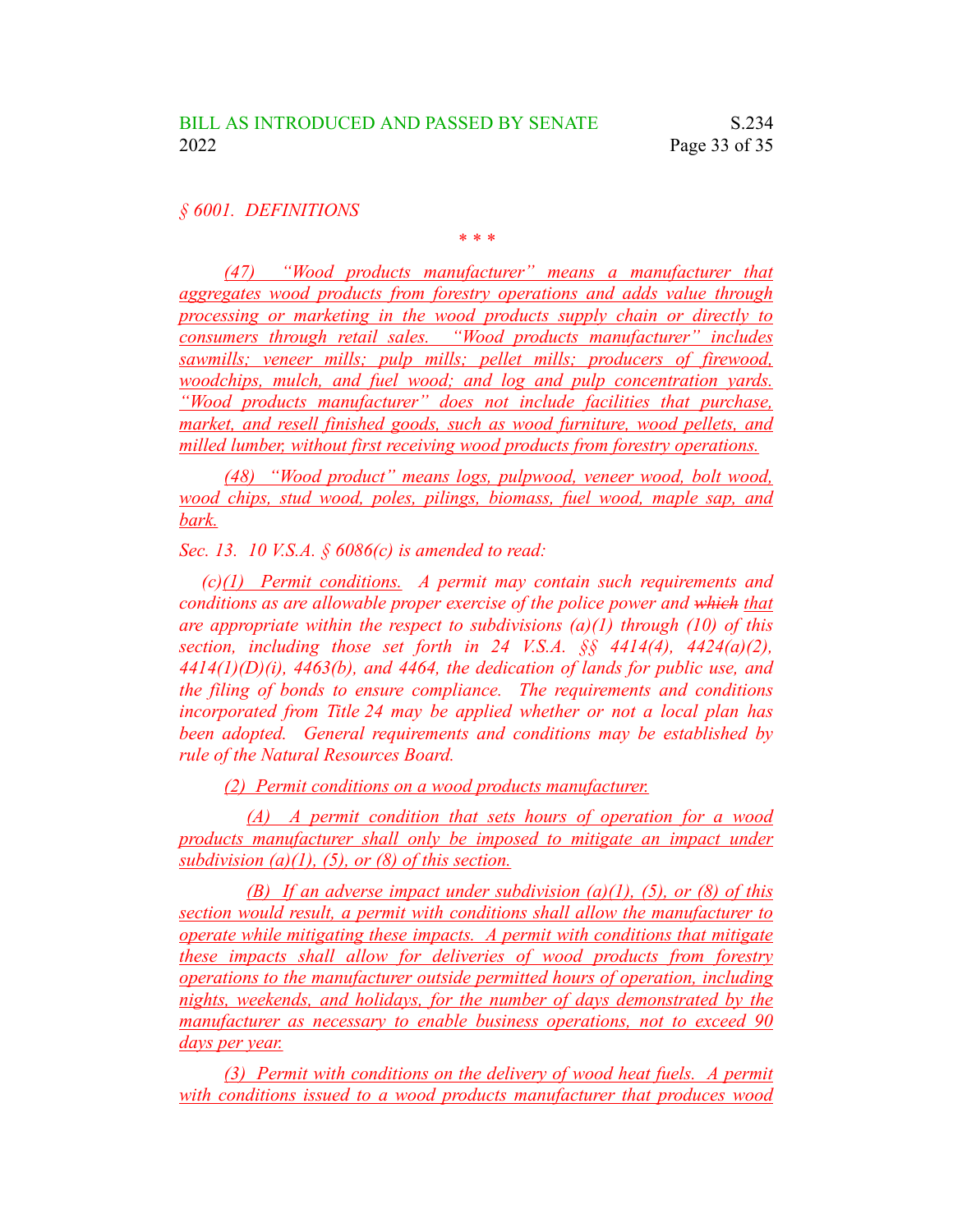*chips, pellets, cord wood, or other fuel wood used for heat shall allow shipment of that fuel wood from the manufacturer to the end user outside permitted hours of operation, including nights, weekends, and holidays, from October 1 through April 30 of each year. Permits with conditions shall mitigate the undue adverse impacts while enabling the operations of the manufacturer.*

*(4) Permit amendments. A wood products manufacturer holding a permit may request an amendment to existing permit conditions related to hours of operation and seasonal restrictions to be consistent with subdivisions (2) and (3) of this subsection. Requests for condition amendments under this subsection shall not be subject to Act 250 Rule 34(E).*

*\* \* \* One-acre towns \* \* \**

*Sec. 14. 10 V.S.A. § 6001 is amended to read:*

*§ 6001. DEFINITIONS*

*\* \* \**

*(3)(A) "Development" means each of the following:*

*(i) The construction of improvements on a tract or tracts of land, owned or controlled by a person, involving more than 10 acres of land within a radius of five miles of any point on any involved land, for commercial or industrial purposes in a municipality that has adopted permanent zoning and subdivision bylaws.*

*(ii) The construction of improvements on a tract or tracts of land, owned or controlled by a person, involving more than one acre of land within a radius of five miles of any point on any involved land, for commercial or industrial purposes on more than one acre of land within in a municipality that has not adopted permanent zoning and subdivision bylaws.*

*\* \* \**

### *\* \* \* Reports \* \* \**

## *Sec. 15. REPORT; ACT 250 JURISDICTION OVER AGRICULTURAL BUSINESSES*

*On or before January 15, 2023, the Natural Resources Board shall submit to the General Assembly a report with recommendations on how Act 250 jurisdiction should be applied to agricultural businesses, including those located on properties already operating as farms. The report shall address the current land use planning requirements for farms and farms with accessory onfarm businesses and whether different types of businesses associated with farms and farming require different levels of review. The report may consider*